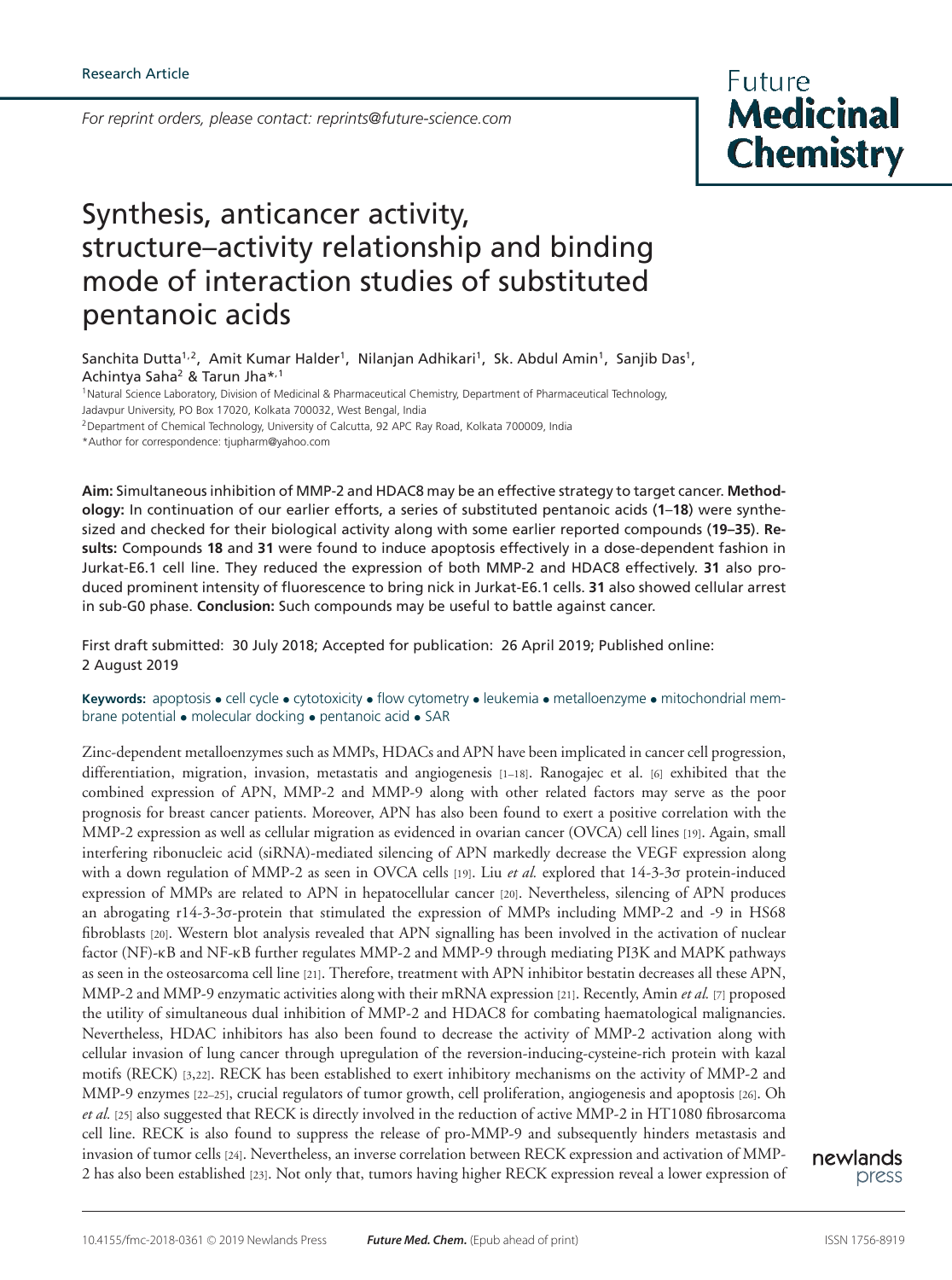MMP-9 [23,27–29]. Again, lower expression of RECK is highly correlated with the higher expression of MMP-2 and MMP-9 in a variety of cancers including prostate, breast, lungs and stomach cancer, as well as squamous carcinoma and osteosarcoma [30,31]. Higher expression of RECK has a positive impact on the survival of cancer patients while lower expression is correlated with the poor prognosis of cancer patients [30,31]. Again, Jeon and Lee explored that under hypoxic condition, RECK expression has been restored by HDAC inhibition which further inhibits the cancer cell invasion and migration through downregulation of MMP-2 and MMP-9 [32]. Trichostatin (TSA), a class I HDAC inhibitor, found to reduce the level of gelatinase (both MMP-2 and -9) in esophageal squamous cell carcinoma [33,34]. Moreover, class I HDAC inhibitor PD-106 was found to reduce the MMP-2 expression [33]. Mani *et al.* [33] demonstrated that class I HDACs have a significant importance in the expression of MMP-2 through modulating MMP-2/tissue inhibitor of MMP-2 (TIMP-2) complex or mediating the expression of TIMP-2 and membrane type 1-MMP (MT1-MMP; also known as MMP-14). Therefore, it may be postulated that compounds inhibiting these metalloenzymes may be a valuable weapon for the crusade against cancer. Earlier our research group has explored a number of pentanoic acid derivatives as dual inhibitors of MMP-2 and HDAC8 having potential antimigratory and antiinvasive properties in non-small-cell lung cancer (NSCLC) A549 cell line [3]. It has also been proposed that compounds inhibiting multiple metalloenzymes (namely MMP-2, MMP-9, HDAC8) may be more effective to battle against cancer [3]. However, it has been suggested that the potential HDAC8 inhibitors may be effective against cancer [35] and HDAC8 inhibitors down regulate the expression of both MMP-2 and MMP-9 via RECK expression [22–25]. Therefore, in this current study, a number of pentanoic acid derivatives were synthesized, biologically evaluated and structure–activity relationship (SAR) was done and subsequently, subjected to molecular docking interactions to justify and validate these propositions to get useful anticancer agents.

## **Materials & methods**

## Chemicals & reagents

The analytical grade chemicals as well as media and antibodies were used to perform this study. Different media for cell culture study such as RPMI-1640 and Dulbecco's modified Eagle medium (DMEM) as well as fetal bovine serum (FBS) and different antibiotics (namely penicillin and streptomycin) were purchased from Gibco, BRL (NY, USA). All tissue culture plastic wares used in this study were purchased from BD Bioscience (CA, USA). Different molecular biology grade solvents were used for this purpose. Moreover, chemicals such as MTT, PI, RNAase and 4′ ,6-diamidino-2 phenylindole (DAPI) were purchased from Sigma-Aldrich (MO, USA). JC1 assay kit was obtained from BD Bioscience. Annexin V-FITC kit was purchased from Calbiochem (Darmstadt, Germany). Anti MMP-2, Anti HDAC8 monoclonal antiboby and anti rabit FITC conjugated secondary antibody used were from Santa Cruz Biotechnology Inc. (CA, USA).

## Synthesis

All these compounds were synthesized following the broad protocol proposed by Halder and co-workers [3]. The general method of synthesis of these pentanoic acid derivatives was outlined in Figure 1 .

## Synthetic procedure of substituted phenylacetyl chlorides (B1–B7)

Substituted phenylacetic acid (0.1 mol; **A1–A7**) was taken in a 250 ml dry round bottomed flask. Dry benzene (50–60 ml) was added to it as a solvent. A reflux condenser along with a calcium chloride drying tube and a dropping funnel were attached with the round bottom flask. In the dropping funnel, thionyl chloride (0.4–0.5 mol) was kept and added under anhydrous condition to the substituted phenylacetic acid in a dropwise fashion. After complete addition, the reaction mixture was refluxed for 3–4 h. The reaction was continued until hydrogen chloride (HCl) gas completely evolved out. The end point of the reaction was monitored by thin layer chromatography. Distillation was continued with dry benzene thrice  $(3 \times 50 \text{ ml})$  to remove the excess thionyl chloride to obtain the intended products (**B1–B7**). These compounds (**B1–B7**) were subjected to utilize for the next step of reaction without any purification.

## Synthetic procedure of 2-*N*-(substituted phenylacetyl)-L(+)-glutamic acids (C1–C7)

In a dry 250 ml conical flask,  $L(+)$ -glutamic acid (0.1 mol) was taken. Glutamic acid was dissolved by adding 2 (N) sodium hydroxide solution slowly to the conical flask so that the reaction mixture became slightly alkaline (pH 8.0). Then the reaction mixture was subjected to continuous stirring on a magnetic stirrer in an ice-salt bath. Small portion of substituted phenylacetyl chlorides (**B1–B7**) were added separately to the alkaline solution from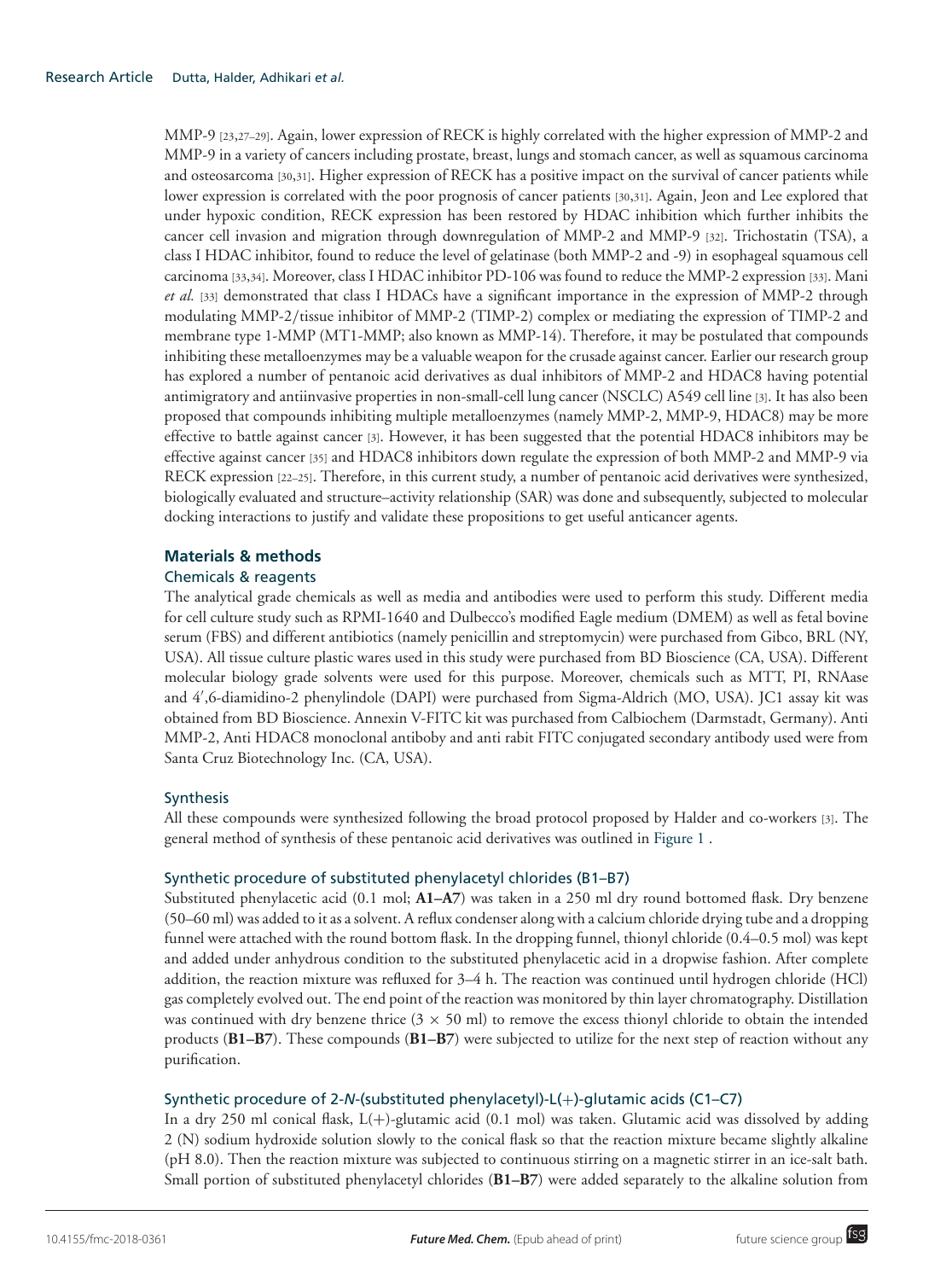

**Figure 1. Synthetic route of preparation of substituted pentanoic acid derivatives.**

time to time maintaining the alkalinity by addition of 2(N) sodium hydroxide solution with constant stirring. Throughout the reaction, the alkalinity of the reaction mixture was maintained. Thin layer chromatography was utilized to detect completion of the reaction. The unreacted solid products were then filtered off. The clear solution obtained was washed properly with benzene. After discarding the benzene, the aqueous solution is treated with 6(N) hydrochloric acid in cold condition to get the crude solid precipitate. The precipitated crude products were more than 1 h in cold condition for further precipitation. The solid products (**C1–C7**) was filtered off and washed thoroughly with water and dried under vacuum. All these products (**C1–C7**) were recrystallized with hot water and subjected to the next step of reaction.

#### Synthetic procedure of 1-*N*-substituted-2-*N*-(substituted phenylacetyl)-L(+)-isoglutamines (1–18)

In a 250 ml flat bottom flask, 2-*N*-(substituted phenylacetyl)-L(+) glutamic acid (0.01 mol) was taken dry chloroform (50–60 ml). The *N*,*N*-Dicyclohexyl carbidiimide (DCC; 0.01 mol) was dissolved in dry chloroform (30–40 ml). Slowly, it was added to the reaction mixture with vigorous stirring keeping the system on magnetic stirrer under an ice-salt bath. The stirring was continued for more than 2 h and then amine (0.01 mol) was added to the reaction mixture separately and stirred for more than 6 h. The reaction mixture was kept overnight in a refrigerator. The chloroform layer was separated from the solid dicyclourea (DCU) and the liquid portion was extracted further with 1(N) sodium carbonate (Na<sub>2</sub>CO<sub>3</sub>) solution. The water layer was separated from the chloroform layer and acidified with 6(N) hydrochloric acid in cold condition and kept in cold for more precipitation. The solid precipitate was filtered separately. It was washed thoroughly with water individually and subsequently dried. The final crude compounds (**1–18**) were recrystallized individually with ethanol. Final compounds **1–18**were characterized by mass, <sup>1</sup>H NMR, <sup>13</sup>C NMR and FTIR spectroscopy as well as elemental analysis. Mass spectroscopic analysis of these final compounds was done in an LC–MS/MS instrument (the LC, Agilent coupled to electrospray ionization [ESI] mass spectrometer having Mass Hunter Quantitative Analysis software). Nuclear magnetic resonance (NMR) spectra of these final compounds were recorded on AC Bruker 400 MHz FT-NMR spectrometer with tetramethylsilane as the standard internal. <sup>13</sup>C NMR of the synthesized compounds was performed by using Bruker 400 MHz FT-NMR spectrometer. Infrared (IR) spectra of these final compounds were performed on a Bruker alpha 11960095 FT-IR instrument. Optical rotation of these derivatives was found in a Perkin-Elmer Type141 polarimeter. PerkinElmer 2400 Series II CHNS/O Elemental Analyzer was used to perform the elemental analyses of these synthesized compounds.

Analytical data of these compounds (**1–18**) are provided below: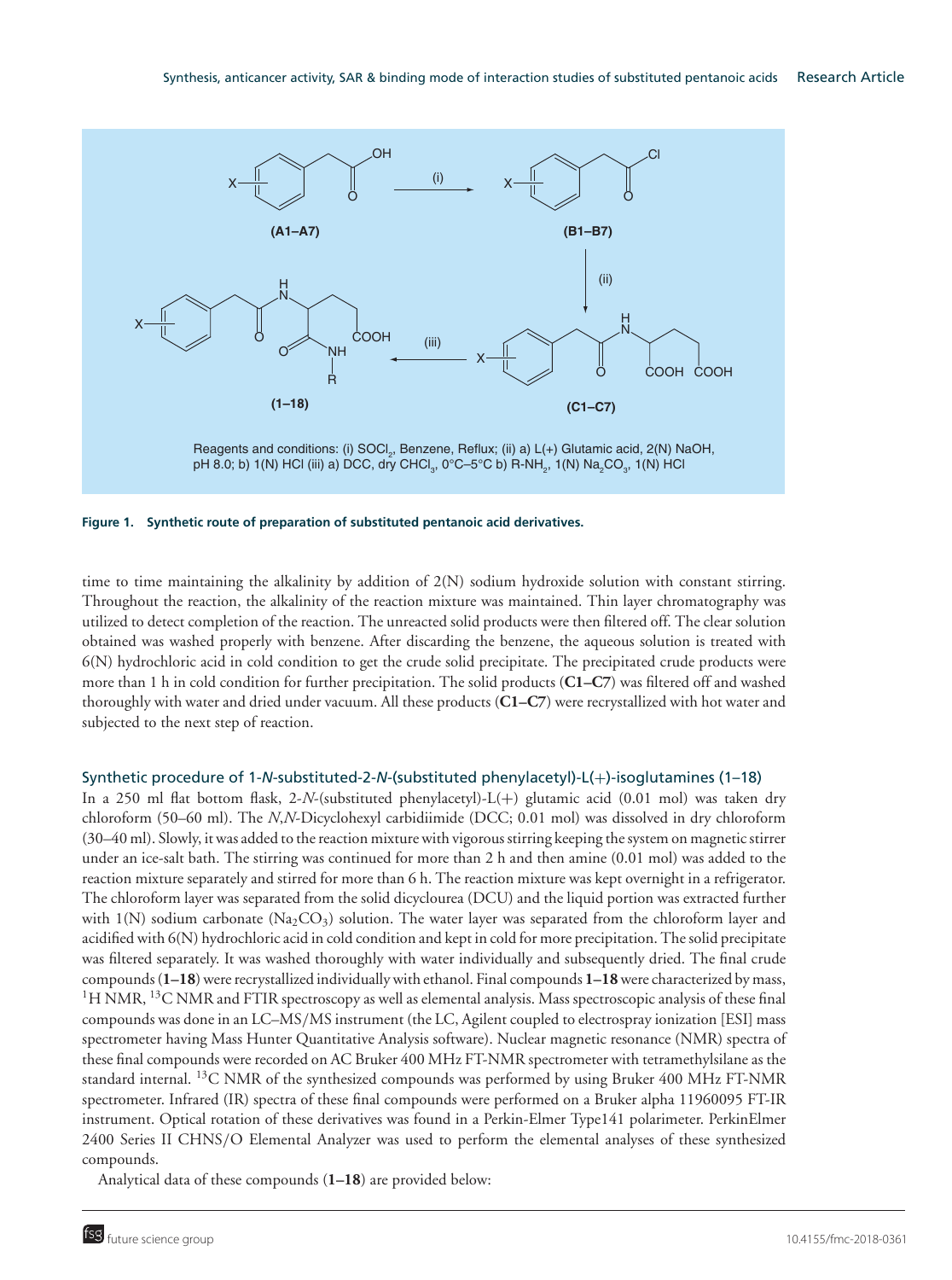# *(4S)-5-oxo-4-[(phenylacetyl)amino]-5-(butylamino)pentanoic acid (1)*

MS (ESI) [M+Na++H+] 344.30.<sup>1</sup>H NMR (DMSO-d6, 300 MHz, ppm) δ 12.25 (s, 1H, COOH), δ 8.39 (d, 1H, CONH, J = 7.36), δ 8.10 (d, 1H, CONH), δ 7.07 (m, 5H, Ar-H), δ 4.41 (m, 1H, CH), δ 3.54 (m, 1H, CH2), δ 3.20 (s, 2H, CH2), δ 2.23 (m, 2H, CH2), δ 2.05 (m, 2H, CH2), δ 1.54 (m, 2H, CH2), δ 1.31 (m, 2H, CH2), δ 0.98 (m, 3H, CH3). <sup>13</sup>C NMR (DMSO-d6, 101 MHz, ppm) δ 174.30, 171.30, 170.55, 136.91, 129.46, 128.60, 126.74, 52.38, 42.49, 38.57, 31.55, 30.60, 28.15, 19.91, 14.10. FTIR (KBr, cm-1): 3286 (NH str of CONH), 3067 (aromatic = C-H str), 2936 (assym. aliphatic CH str), 2882 (sym. aliphatic CH str), 1717 (C=O str COOH), 1634 (C=O str of CONH), 1542 (N-H deformation), 1442 (aliphatic -CH deformation), 1384, 1226 (C-O str and O-H bend of COOH). Anal. Calc. for  $C_{17}H_{24}N_2O_4$ : C, 63.73; H, 7.55; N, 8.74. Found. C, 63.52; H, 7.82; N, 8.64.

# *(4S)- (4S)-5-oxo-4-[(phenylacetyl)amino]-5-(isobutylamino)pentanoic acid (2)*

MS (ESI) [M+Na++H+]: 344.40. <sup>1</sup>H NMR (DMSO-d6, 300 MHz, ppm) δ 12.20 (s, 1H, COOH), δ 8.39 (d, 1H, CONH-1, J = 7.36), δ 8.15 (d, 1H, CONH-2), δ 7.07 (m, 5H, Ar-H), δ 4.20 (m, 1H, -CH), δ 3.56 (s, 2H,  $CH<sub>2</sub>$ ),  $\delta$  2.20 (m, 2H, CH<sub>2</sub>),  $\delta$  1.65 (m, 2H, CH<sub>2</sub>),  $\delta$  1.31, (d, 9H, 3CH<sub>3</sub>). <sup>13</sup>C NMR (DMSO-d6, 101 MHz, ppm) δ 174.62, 171.83, 170.72, 136.47, 129.14, 128.38, 126.58, 52.64, 47.62, 38.46, 30.87, 29.84, 27.12, 19.36. FTIR (KBr, cm-1): 3287 (NH str of CONH), 3064 (aromatic = CH str), 2936 (assym. aliphatic -CH str), 2884 (sym. aliphatic -CH str), 1712 (C=O str COOH), 1635 (C=O str of CONH), 1543 (N-H deformation), 1444 (aliphatic –CH deformation), 1390, 1226 (C-O str and O-H bend of COOH). Anal. Calc. for  $C_{17}H_{24}N_2O_4$ : C, 63.73; H, 7.55; N, 8.74. Found. C, 63.84; H, 7.32; N, 8.53.

# *(4S)-5-oxo-4-(2-phenylacetamido)-5-(pentylamino)-pentanoic acid (3)*

MS (ESI) [M+Na+]: 357.30. <sup>1</sup>H NMR (DMSO-d6, 300 MHz, ppm) δ 12.20 (s, 1H, COOH), δ 8.38 (d, 1H, CONH, J = 7.36), δ 8.12 (d, 1H, CONH), δ 7.05 (m, 5H, Ar-H), δ 4.41 (m, 1H, CH), δ 3.53 (m, 2H, CH2), δ 3.21 (s, 2H, CH<sub>2</sub>),  $\delta$  2.24 (m, 2H, CH<sub>2</sub>),  $\delta$  2.03 (m, 2H, CH<sub>2</sub>),  $\delta$  1.59 (m, 2H, CH<sub>2</sub>),  $\delta$  1.31 (m, 4H, 2CH<sub>2</sub>),  $\delta$ 0.98 (m, 3H, CH<sub>3</sub>). <sup>13</sup>C NMR (DMSO-d6, 101 MHz, ppm)  $\delta$  171.62, 171.43, 170.44, 136.91, 129.48, 128.57, 126.71, 52.82, 42.49, 38.87, 32.31, 29.25, 29.12, 28.96, 22.31, 14.35. FTIR (KBr, cm-1): 3290 (NH str of CONH), 3058 (aromatic = C-H str), 2940 (assym. aliphatic -C-H str), 2882 (sym. aliphatic -CH str), 1726 (C=O str COOH), 1636 (C=O str of CONH), 1545(N-H deformation), 1445 (aliphatic -C-H deformation), 1389, 1224 (C-O str and O-H bend of COOH). Anal. Calc. for  $C_{18}H_{26}N_2O_4$ : C, 64.65; H, 7.84; N, 8.38. Found. C, 64.54; H, 7.63; N, 8.52.

## *(S)-5-oxo-4-(2-phenylacetamido)-5-(cyclohexylamino)-pentanoic acid (4)*

S (ESI) [M+Na+]: 369.01. <sup>1</sup>H NMR (DMSO-d6, 300 MHz, ppm) δ 8.39 (d, 1H, CONH, J = 7.36), δ 8.15 (d, 1H, CONH), δ 7.18 (m, 5H, Ar-H), δ 4.52 (m, 1H, CH), δ 3.69 (s, 2H, -CH), δ 3.54 (m, 2H, CH2), δ 3.48 (m, 1H, CH), δ 2.07 (m, 2H, CH2), δ 1.68 (m, 2H, CH2), 1.31 (m, 10H, c-Hex). <sup>13</sup>C NMR (DMSO-d6, 101 MHz, ppm) δ 173.45, 171.62, 170.39, 136.64, 129.72, 128.54, 126.41, 52.72, 46.36, 32.18, 32.02, 30.42, 27.62, 25.87, 24.32, 24.13. FTIR (KBr, cm-1): 3291 (N-H str of CONH), 3055 (aromatic = CH str), 2936 (assym. aliphatic -CH str), 2880 (sym. aliphatic -CH str), 1725 (C=O str COOH), 1637 (C=O str of CONH), 1543 (N-H deformation), 1447 (aliphatic –CH deformation), 1412 (C-O str of COOH), 1173 (O-H str of COOH). Anal. Calc. for C<sub>19</sub>H<sub>26</sub>N<sub>2</sub>O<sub>4</sub>: C, 65.87; H, 7.56; N, 8.09. Found. C, 65.98; H, 7.65; N, 8.22.

## *(S)-5-oxo-4-(2-phenylacetamido)-5-(phenylamino)-pentanoic acid (5)*

MS (ESI) [M+Na<sup>+</sup>]: 363.14. <sup>1</sup>H NMR (DMSO-d6, 300 MHz, δ ppm) δ 12.18 (s, 1H, COOH), δ 10.10 (s, 1H, CONH), δ 8.42 (d, 1H, CONH, J = 7.74), δ 7.06 (m, 10H, Benzene), δ 4.53 (m, 1H, CH), δ 3.44 (s, 2H, CH2), δ 2.26 (m, 2H, CH2), δ 2.01 (m, 2H, CH2). <sup>13</sup>C NMR (DMSO-d6, 101 MHz, ppm) δ 174.42, 171.26, 170.58, 140.78, 136.41, 129.22, 128.42, 127.54, 126.41, 124.87, 120.87, 52.42, 40.23, 30.42, 27.12. FTIR (KBr, cm-1): 3321 (N-H str of CONH), 3075 (aromatic = CH str), 2935 (assym. aliphatic -C-H str), 2867 (sym. aliphatic -CH str), 1726 (C=O str COOH), 1612 (aromatic C=C str), 1541 (N-H deformation), 1449 (aliphatic -C-H deformation), 1416, 1245 (C-O str and O-H bend of COOH). Anal. Calc. for  $C_{19}H_{20}N_2O_4$ : C, 67.05; H, 5.92; N, 8.23. Found. C, 67.23; H, 5.84; N, 8.37.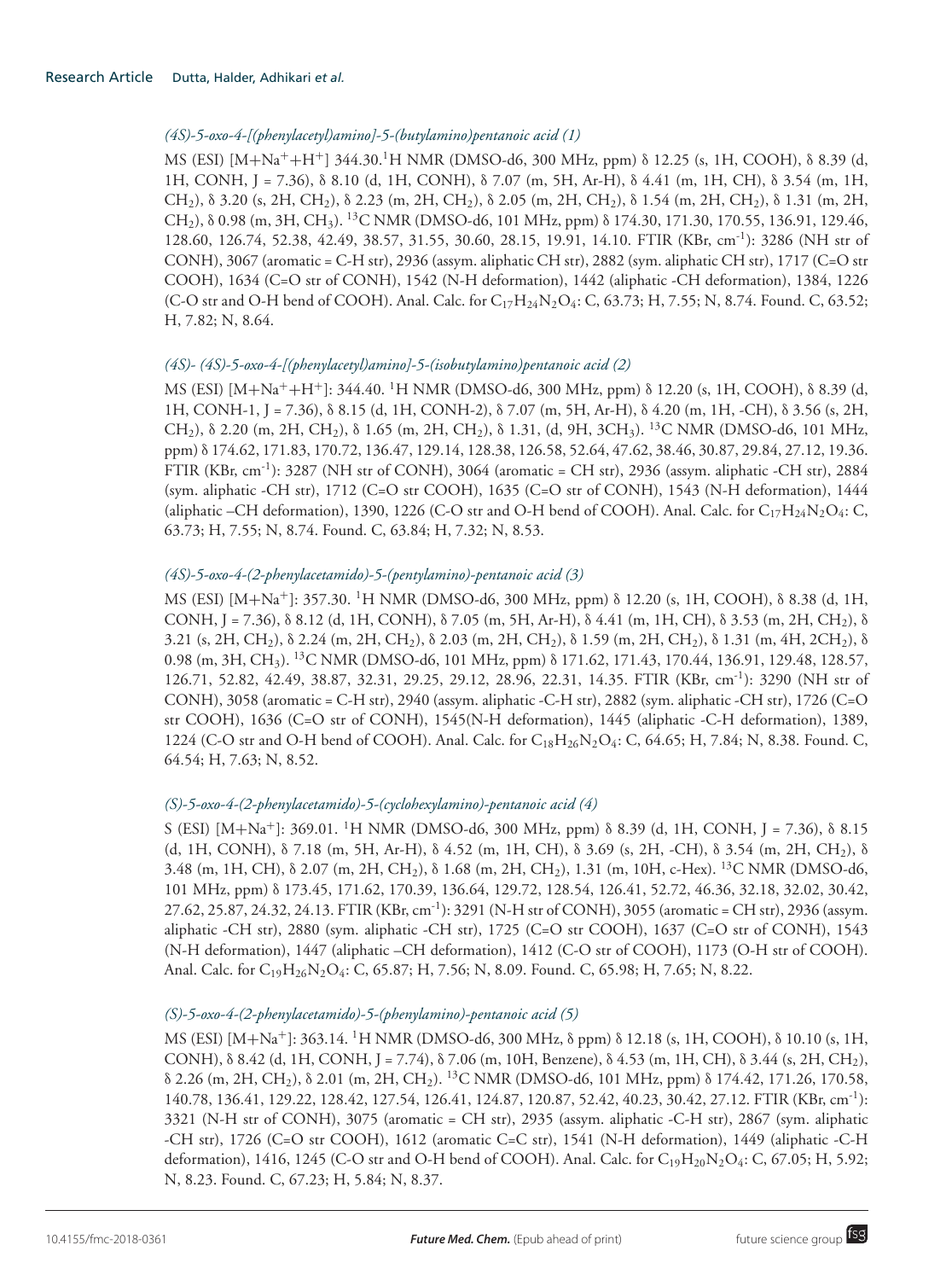## *(4S)-4-*{*[(2-methylphenyl)acetyl]amino*}*-5-oxo-5-(phenylamino)pentanoic acid (6)*

MS (ESI) [M+Na+]: 377.10. <sup>1</sup>H NMR (DMSO-d6, 300 MHz, δ ppm) δ 12.25 (s, 1H, COOH), δ 10.14 (s, 1H, CONH), δ 8.42 (d, 1H, CONH, J = 7.74), δ 7.06 (m, 10H, Ar-H), δ 4.53 (m, 1H, CH), δ 3.44 (s, 2H, CH2), δ 2.21 (s, 3H, CH3), δ 2.10 (m, 2H, CH2), δ 2.02 (m, 2H, CH2). <sup>13</sup>C NMR (DMSO-d6, 101 MHz, ppm) δ 174.62, 171.38, 170.40, 140.90, 139.23, 136.72, 129.62, 128.24, 127.82, 126.10, 124.42, 120.70, 52.65, 33.47, 30.11, 27.26, 14.74. FTIR (KBr, cm-1): 3350 (N-Hstr of CONH), 3069 (aromatic = CH str), 2934 (assym. aliphatic -CH str), 2869 (sym. aliphatic -CH str), 1725 (C=O str COOH), 1611 (aromatic C=C str), 1547 (NH deformation), 1447 (aliphatic –CH deformation), 1415, 1246 (C-O str and O-H bend of COOH). Anal. Calc. for  $C_{20}H_{22}N_2O_4$ : C, 67.78; H, 6.26; N, 7.90. Found. C, 67.54; H, 6.35; N, 7.98.

# *(4S)-4-*{*[(2-fluorophenyl)acetyl]amino*}*-5-oxo-5-(propylamino)pentanoic acid (7)*

MS (ESI) [M+Na+]: 347.10. <sup>1</sup>H NMR (300 MHz, DMSO-d6, ppm): δ 12.16 (s, 1H, COOH), δ 8.13 (d, 1H, CONH-2, J = 8.07), δ 7.84 (m, 1H, CONH-1), δ 7.17 (m, 5H, Ar-H), δ 4.14 (m, 1H, CH), δ 3.56 (s, 2H, CH2), δ 3.28 (s, 2H, CH2), δ 2.21 (m, 2H, CH2), δ 1.99 (m, 2H, CH2), δ 1.51 (m, 2H, CH2), δ 0.96 (m, 3H, CH3). <sup>13</sup>C NMR (DMSO-d6, 101 MHz, ppm) δ 174.41, 170.62, 169.54, 162.81, 132.62, 129.18, 124.72, 123.65, 115.98, 52.40, 42.98, 29.87, 27.50, 28.42, 24.61. FTIR (KBr, cm-1): 3309 (N-H str of CONH), 3105 (aromatic = C-H str), 2961 (assym. aliphatic –CH<sup>3</sup> str), 2932 (assym. aliphatic -CH2 str), 2874 (sym. aliphatic –CH<sup>3</sup> str), 1727 (C=O str COOH), 1648 (C=O str of CONH), 1612 (aromatic C=C str), 1544 (N-H deformation of CONH), 1496 (aliphatic -CH<sup>2</sup> deformation), 1446 (aliphatic –CH<sup>3</sup> deformation), 1415, 1231 (C-O str and O-H bend of COOH), 1172 (aromatic C-F str), 1032 (aromatic = C-H in plane deformation), 957 (O-H out of plane deformation of COOH). Anal. Calc. for  $C_{16}H_{21}N_2O_4F$ : C, 59.25; H, 6.53; N, 8.64. Found. C, 59.02; H, 6.67; N, 8.52.

## *(4S)-4-*{*[(2-fluorophenyl)acetyl]amino*}*-5-oxo-5-(isopropylamino)pentanoic acid (8)*

MS (ESI) [M+Na+]: 347.10. <sup>1</sup>H NMR (300 MHz, DMSO-d6, ppm): δ 12.11 (s, 1H, COOH), δ 8.20 (d, 1H, CONH-2, J = 8.07), δ 7.85 (m, 1H, CONH-1), δ 7.10 (m, 5H, Benzene), δ 4.19 (m, 1H, CH), δ 3.40 (s, 2H, CH2), δ 2.12 (m, 2H, CH2), δ 1.73-1.83 (m, 2H, CH2), δ 0.98 (d, 6H, 2CH3). <sup>13</sup>C NMR (DMSO-d6, 101 MHz, ppm) δ 174.33, 170.38, 169.49, 162.25, 132.21, 129.02, 124.58, 123.92, 115.51, 52.36, 40.86, 35.52, 30.58, 28.28, 22.76. FTIR (KBr, cm-1): 3309 (N-H str of CONH), 3105 (aromatic = C-H str), 2961 (assym. aliphatic –CH<sub>3</sub> str), 2932 (assym. aliphatic -CH<sub>2</sub> str), 2876 (sym. aliphatic –CH<sub>3</sub> str), 1724 (C=O str COOH), 1641 (C=O str of CONH), 1615 (aromatic C = C str), 1547 (N-H deformation of CONH), 1496 (aliphatic -CH<sup>2</sup> deformation), 1446 (aliphatic –CH<sup>3</sup> deformation), 1417, 1231 (C-O str and O-H bend of COOH), 1170 (aromatic C-F str),  $1044$  (aromatic = C-H in plane deformation),  $964$  (O-H out of plane deformation of COOH). Anal. Calc. for C<sub>16</sub>H<sub>21</sub>N<sub>2</sub>O<sub>4</sub>F: C, 59.25; H, 6.53; N, 8.64. Found. C, 59.18; H, 6.48; N, 8.72.

## *(4S)-4-*{*[(2-fluorophenyl)acetyl]amino*}*-5-oxo-5-(isobutylamino)pentanoic acid (9)*

MS (ESI) [M+Na+]: 361.15. <sup>1</sup>H NMR (300 MHz, DMSO-d6, ppm): δ 12.11 (s, 1H, COOH), δ 8.20 (d, 1H, CONH-2, J = 8.07), δ 7.85 (m, 1H, CONH-1), δ 7.10 (m, 5H, Benzene), δ 4.19 (m, 1H, CH), δ 3.56 (s, 2H, CH2), δ 2.80 (m, 2H, CH2), δ 2.15 (m, 2H, CH2), δ 1.80 and 1.67 (m, 2H, CH2), δ 1.63 (m, 1H, CH), δ 0.84 (d, 6H, 2CH3). <sup>13</sup>C NMR (DMSO-d6, 101 MHz, ppm) δ 174.31, 170.62, 169.24, 162.32, 132.46, 128.98, 124.74, 123.76, 116.42, 52.39, 49.53, 30.48, 29.91, 28.41, 26.43, 19.45. FTIR (KBr, cm-1): 3309 (N-H str of CONH), 3100 (aromatic = C-H str), 2963 (assym. aliphatic -CH<sub>3</sub> str), 2927 (assym. aliphatic -CH<sub>2</sub> str), 2884 (sym. aliphatic – CH<sup>3</sup> str), 1730 (C=O str COOH), 1652 (C=O str of CONH), 1612 (aromatic C=C str), 1547 (N-H deformation of CONH), 1450 (aliphatic –CH<sub>3</sub> deformation), 1418, 1230 (C-O str and O-H bend of COOH), 1178 (aromatic C-F str), 1031 (aromatic = C-H in plane deformation), 955 (O-H out of plane deformation of COOH). Anal. Calc. for  $C_{17}H_{23}N_2O_4F$ : C, 60.34; H, 6.85; N, 8.28. Found. C, 60.46; H, 6.93; N, 8.16.

## *(4S)-4-*{*[(2-chlorophenyl)acetyl]amino*}*-5-oxo-5-(butylamino)pentanoic acid (10)*

MS (ESI) [M+Na<sup>+</sup>+H<sup>+</sup>]: 377.12, <sup>1</sup>H NMR (300 MHz, DMSO-d6, ppm): δ 12.11 (s, 1H, COOH), δ 8.20 (d, 1H, CONH, J = 8.01), δ 7.86 (m, 1H, CONH), δ 7.23 (m, 4H, Ar-H), δ 4.19 (m, 1H, CH), δ 3.55 (s, 2H, CH2), δ 3.02 (m, 2H, CH2), δ 2.18 (m, 2H, CH2), δ 1.72 (m, 2H, CH2), δ 1.32 (m, 2H, CH2), δ 1.29 (m, 2H, CH2), δ 0.84-0.88 (m, 3H, CH3). <sup>13</sup>C NMR (DMSO-d6, 101 MHz, ppm) δ 173.82, 170.46, 169.30, 136.28, 135.43, 131.28, 129.67, 128.32, 127.22, 52.74, 42.68, 33.81, 30.41, 29.80, 27.32, 20.4, 13.87. FTIR (KBr, cm-1): 3310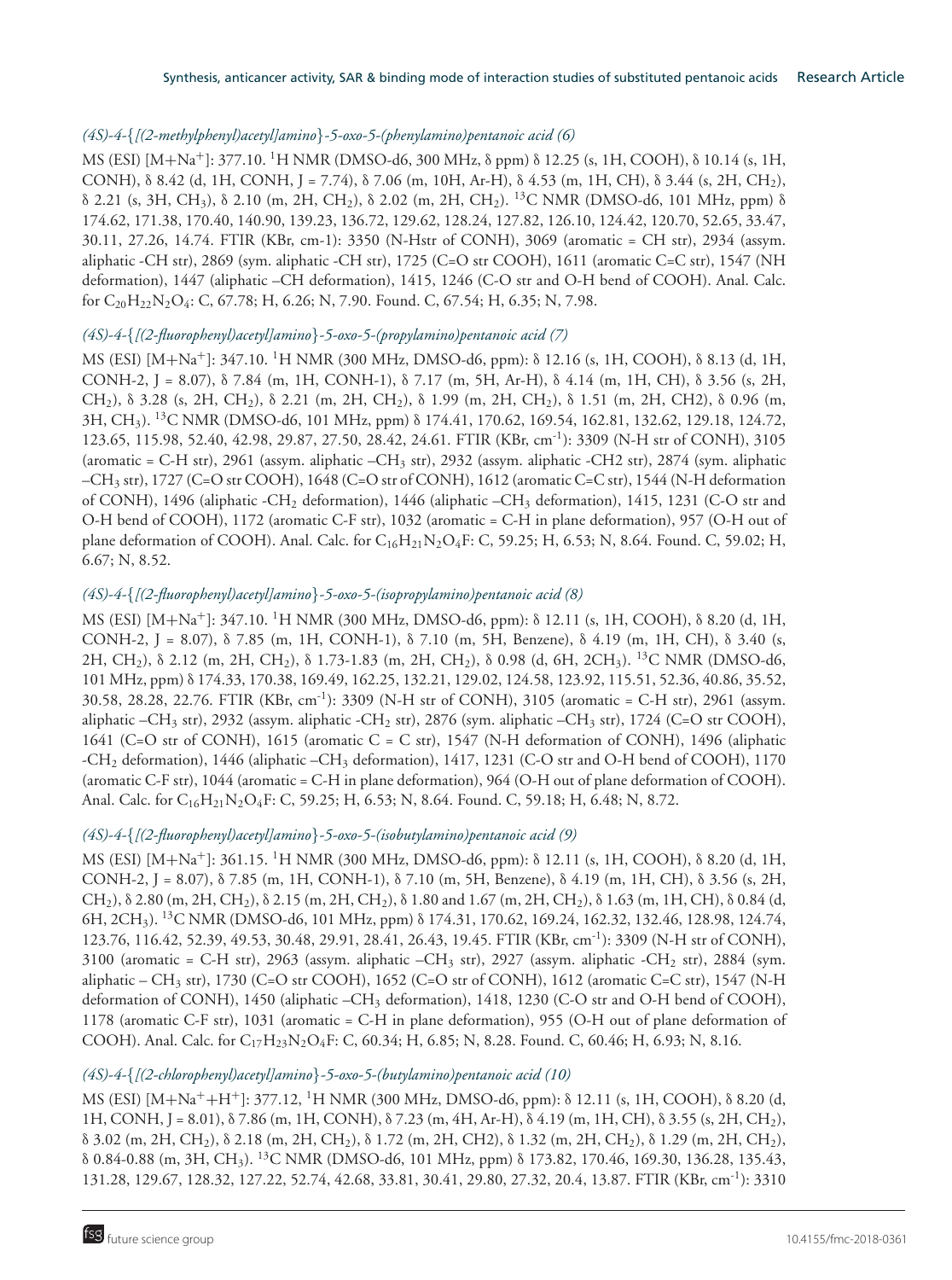(N-H str of CONH), 3062 (aromatic = C-H str), 2944 (assym. aliphatic -CH str), 2877 (sym. aliphatic -C–H str), 1725 (C=O str COOH), 1650 (C=O str of CONH), 1615 (aromatic C=C str), 1540 (N-H deformation), 1442 (aliphatic -C-H deformation), 1415, 1263 (C-O str and O-H bend of COOH). Anal. Calc. for  $C_{17}H_{23}N_2O_4Cl$ : C, 57.54; H, 6.53; N, 7.89. Found. C, 57.62; H, 6.66; N, 7.78.

## *(4S)-4-*{*[(2-chlorophenyl)acetyl]amino*}*-5-oxo-5-(hexylamino)pentanoic acid (11)*

MS (ESI): [M+Na+]: 404.10, <sup>1</sup>H NMR (300 MHz, DMSO-d6, δ ppm): δ 12.11 (s, 1H, COOH), δ 8.20(d, 1H, CONH, J = 8.01), δ 7.86 (m, 1H, CONH), δ 7.23 (m, 4H, Ar-H), δ 4.14 (m, 1H-2, CH), δ 3.30 (s, 2H, CH2), δ 2.95 (m, 2H, CH2), δ 2.07 (m, 2H, CH2), δ 1.69 (m, 2H, CH2), δ 1.32 (m, 2H, CH2), δ 1.22 (m, 3H, 3CH2), δ 0.89 (m, 3H, CH3). <sup>13</sup>C NMR (DMSO-d6, 101 MHz, ppm) δ 173.61, 170.48, 169.89, 136.41, 135.63, 131.32, 129.10, 128.32, 127.43, 52.69, 42.76, 32.30, 31.84, 29.12, 27.42, 27.14 22.68, 14.63. FTIR  $(KBr, cm^{-1})$ : 3315 (N-H str of CONH), 3064 (aromatic = C-H str), 2944 (assym. aliphatic -C-H str), 2879 (sym. aliphatic -C–H str), 1724 (C=O str COOH), 1647 (C=O str of CONH), 1616 (aromatic C=C str), 1548 (N-H deformation), 1443 (aliphatic -C-H deformation), 1415, 1263 (C-O str and O-H bend of COOH). Anal. Calc. for C<sub>19</sub>H<sub>27</sub>N<sub>2</sub>O<sub>4</sub>Cl: C, 59.60; H, 7.11; N, 7.32. Found. C, 59.48; H, 7.23; N, 7.17.

# *(4S)-4-*{*[(4-methoxyphenyl)acetyl]amino*}*-5-oxo-5-(t-butylamino)pentanoic acid (12)*

MS (ESI) [M+Na+] 373.21.1H NMR (DMSO-d6, 300 MHz, ppm) δ 12.20 (s, 1H, COOH), δ 8.39 (d, 1H, CONH, J = 7.36), δ 8.15 (d, 1H, CONH), δ 7.07 (m, 5H, Ar-H), δ 4.20 (m, 1H, CH), δ 3.70 (s, 3H, CH3), δ 3.52 (s, 2H, CH2), δ 2.24 (m, 2H, CH2), δ 1.72 (m, 2H, CH2), δ1.34 (d, 9H, 3CH3). <sup>13</sup>C NMR (DMSO-d6, 101 MHz, ppm) d 172.74, 170.26, 149.82, 147.19, 128.54, 124.75, 55.83, 40.66, 31.51, 28.34, 22.76. FTIR  $(KBr, cm^{-1})$ : 3321 (NH str of CONH), 3065 (aromatic = CH str), 2940 (assym. aliphatic -C-H str), 2890 (sym. aliphatic –CH str), 1717 (C=O str COOH), 1636 (C=O str of CONH), 1543 (N-H deformation), 1442 (aliphatic -CH deformation), 1392, 1229 (C-O str and O-H bend of COOH). Anal. Calc. for  $C_{18}H_{26}N_2O_5$ : C, 61.70; H, 7.48; N, 7.99. Found. C, 61.84; H, 7.35; N, 8.06.

# *(4S)-4-*{*[(4-bromophenyl)acetyl]amino*}*-5-oxo-5-(propylamino)pentanoic acid (13)*

MS (ESI) [M+Na+]: 408.12. <sup>1</sup>H NMR (300 MHz, DMSO-d6, ppm): δ 12.10 (s, 1H, COOH), δ 8.28 (d, 1H, CONH-2, J = 8.13), δ 7.76 (m, 1H, CONH-1), δ 7.47 (m, 2H-3', 5'- Benzene), δ 7.19 (m, 2H-2', 6'Benzene), δ 4.16 (m, 1H-2, CH), δ 3.30 (s, 2H-1', CH2), δ 3.57 (m, 1H-1", -CH2), δ 3.28 (s, 2H-1', -CH2), δ 2.21 (m, 2H-4,  $-CH_2$ ),  $\delta$  1.99 (m, 2H- 3,  $-CH_2$ ),  $\delta$  1.51 (m, 2H-2",  $-CH_2$ ),  $\delta$  0.96 (m, 3H-3",  $-CH_3$ ). <sup>13</sup>C NMR (DMSO-d6, 101 MHz, ppm) δ 173.77, 170.80, 169.62, 135.83, 131.25, 130.94, 119.47, 51.93, 41.21, 40.21, 30.11, 27.65, 22.21, 11.25. FTIR (KBr, cm-1): 3292(N-H str of CONH), 3097 (aromatic = C-H str), 2928 (assym. aliphatic -C-H str), 2856 (sym. aliphatic -C–H str), 1712 (C=O str COOH), 1647 (C=O str of CONH), 1634 (aromatic C=C str), 1546 (N-H deformation), 1488 (aliphatic -C-H deformation), 1408, 1228 (C-O str and O-H bend of COOH). Anal. Calc. for  $C_{16}H_{21}N_2O_4Br$ : C, 49.88; H, 5.49; N, 7.27. Found. C, 49.73; H, 5.56; N, 7.18.

## *(4S)-4-*{*[(4-bromophenyl)acetyl]amino*}*-5-oxo-5-(butylamino)pentanoic acid (14)*

MS (ESI) [M+Na<sup>+</sup>]: 420.12. <sup>1</sup>H NMR (300 MHz, DMSO-d6, ppm): δ 12.11 (s, 1H, COOH), δ 8.20-8.34 (d, 1H, CONH, J = 8.13), δ 7.75 (m, 1H, CONH), δ 7.44 (m, 2H, Ar- H), δ 7.18(m, 2H, Ar-H), δ 4.19 (m, 1H, CH), δ 3.55 (s, 2H, CH2), δ 3.02 (m, 2H, CH2), δ 2.18 (m, 2H, CH2), δ 1.70 (m, 2H, -CH2), δ 1.32  $(m, 2H, CH_2)$ , δ 1.22  $(m, 2H, CH_2)$ , δ 0.84  $(m, 3H, CH_3)$ . <sup>13</sup>C NMR (DMSO-d6, 101 MHz, ppm) δ 173.58, 170.72, 169.81, 135.61, 131.38, 130.84, 120.46, 52.36, 41.46, 40.08, 33.96, 30.42, 27.84, 22.74, 11.64. FTIR  $(KBr, cm^{-1})$ : 3309 (N-H str of CONH), 3105 (aromatic = C-H str), 2932 (assym. aliphatic -C-H str), 2874 (sym. aliphatic -C–H str), 1727 (C=O str COOH), 1648 (C=O str of CONH), 1612 (aromatic C=C str), 1544 (N-H deformation), 1415, 1231 (C-O str and O-H bend of COOH). Anal. Calc. for  $C_{17}H_{23}N_2O_4Br$ : C, 51.14; H, 5.81; N, 7.02. Found. C, 51.23; H, 5.69; N, 7.14.

## *(4S)-4-*{*[(4-bromophenyl)acetyl]amino*}*-5-oxo-5-(isobutylamino)pentanoic acid (15)*

MS (ESI) [M+Na<sup>+</sup>]: 420.12, <sup>1</sup>H NMR (300 MHz, DMSO-d6, ppm): δ 12.11 (s, 1H, COOH), δ 8.20-8.34 (d, 1H, CONH, J = 8.13), δ 7.75 (m, 1H, CONH), δ 7.44-7.47 (m, 2H, Ar-H), δ 7.18 (m, 2H, Ar-H), δ 4.22 (m, 1H, CH), δ 3.57 (s, 2H, CH2), δ 2.82 (m, 2H, CH2), δ 2.19 (m, 2H, CH2), δ 1.63 (m, 2H, CH2), δ 0.79, (d, 7H, CH(CH<sub>3</sub>)<sub>2</sub>). <sup>13</sup>C NMR (DMSO-d6, 101 MHz, ppm) δ 178.62, 174.53, 170.54, 135.24, 132.34, 132.12,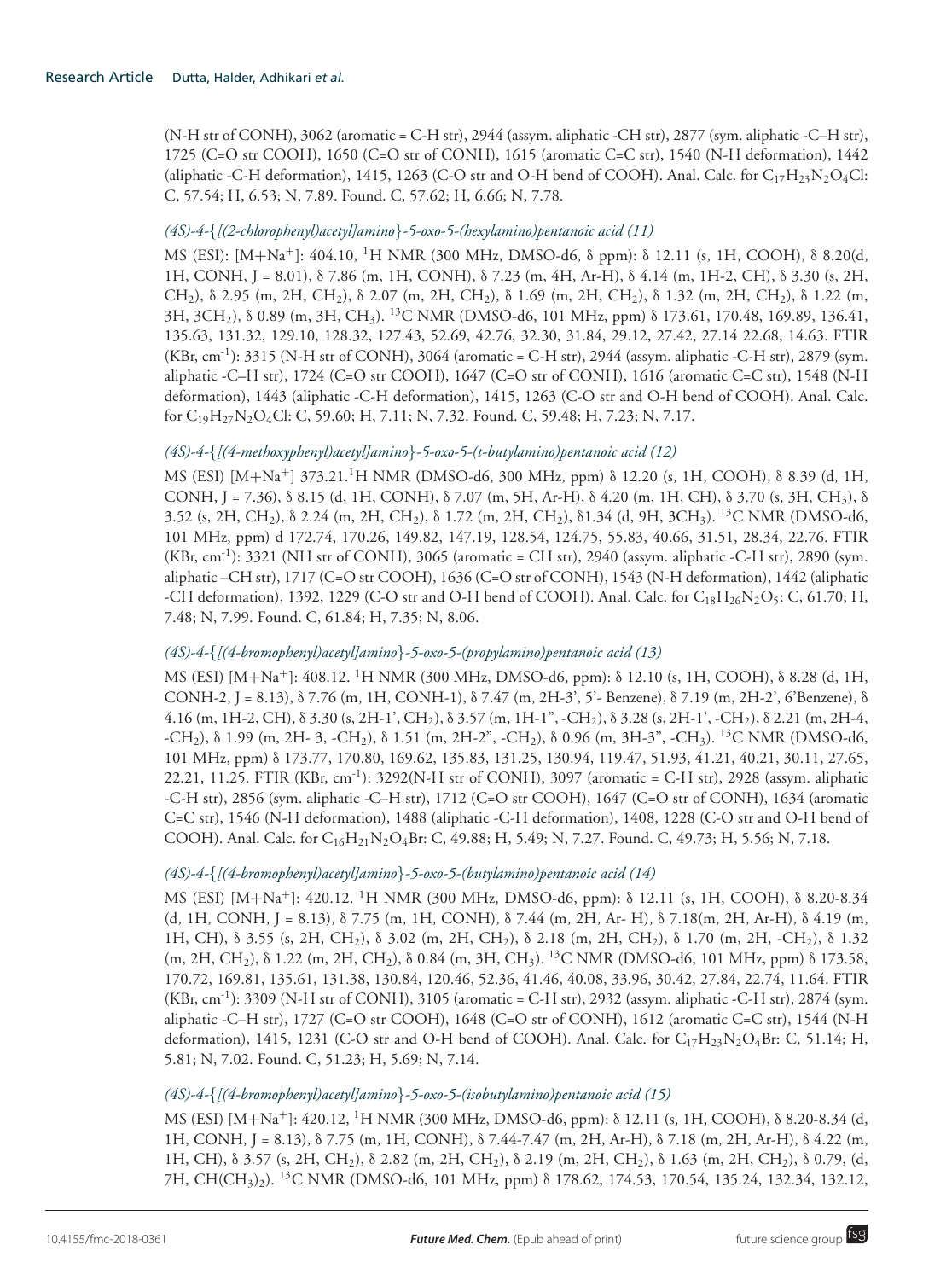120.37, 52.68, 48.53, 39.24, 31.24, 29.84, 27.32, 18.63. FTIR (KBr, cm-1): 3312 (NH str of CONH), 3110 (aromatic = C-H str), 2933 (assym. aliphatic -C-H str), 2876 (sym. aliphatic -C–H str), 1724 (C=O str COOH), 1649 (C=O str of CONH), 1612 (aromatic C=C str), 1544 (N-H deformation), 1415, 1231 (C-O str and O-H bend of COOH). Anal. Calc. for  $C_{17}H_{23}N_2O_4Br$ : C, 51.14; H, 5.81; N, 7.02. Found. C, 51.22; H, 5.92; N, 7.18.

# *(4S)-4-*{*[(4-bromophenyl)acetyl]amino*}*-5-oxo-5-(cyclohexylamino)pentanoic acid (16)*

MS (ESI) [M+Na+]: 447.07, <sup>1</sup>H NMR (300 MHz, DMSO-d6, ppm): δ 12.11 (s, 1H, COOH), δ 8.20-8.34 (d, 1H, CONH-2, J = 8.13), δ 7.75-7.87 (m, 1H, CONH-1), δ 7.44- 7.47 (m, 2H, Ar-H), δ 7.18 (m, 2H, Ar-H), δ 4.14 (m, 1H, CH), δ 3.69 (s, 2H, CH2), δ 3.54 (m, 2H-1, CH2), δ 2.07 (m, 2H-4, CH2), δ 1.68 (m, 2H-3, CH2), δ 1.26 (m, 10H, c-Hex). <sup>13</sup>C NMR (DMSO-d6, 101 MHz, ppm) δ 173.80, 169.86, 169.59, 135.84, 131.23, 130.96, 119.49, 51.81, 47.36, 41.24, 32.26, 32.10, 30.13, 27.85, 25.13, 24.41, 24.35. FTIR (KBr, cm-1): 3292 (N-H str of CONH), 3097 (aromatic = C-H str), 2929 (assym. aliphatic -C-H str), 2858 (sym. aliphatic -C–H str), 1718 (C=O str COOH), 1649 (C=O str of CONH), 1639 (aromatic C=C str), 1546 (N-H deformation), 1487 (aliphatic -C-H deformation), 1408, 1228 (C-O str and O-H bend of COOH). Anal. Calc. for  $C_{19}H_{25}N_2O_4Br$ : C, 53.65; H, 5.92; N, 6.59. Found. C, 53.78; H, 6.02; N, 6.48.

# *(4S)-4-*{*[(4-chlorophenyl)acetyl]amino*}*-5-oxo-5-(propylamino)pentanoic acid (17)*

MS (ESI) [M+Na+]: 363.10. <sup>1</sup>H NMR (300 MHz, DMSO-d6, ppm): δ 12.07 (s, 1H, COOH), δ 8.43 (m, 1H, CONH), δ 8.28 (d, 1H, CONH, J = 8.31), δ 7.18 (m, 5H, Ar-H), δ 4.42 (m, 1H, CH), δ 3.54 (m, 1H, CH2), δ 3.28 (s, 2H, CH<sub>2</sub>),  $\delta$  2.21 (m, 2H, CH<sub>2</sub>),  $\delta$  1.99 (m, 2H, CH<sub>2</sub>),  $\delta$  1.51 (m, 2H, CH<sub>2</sub>),  $\delta$  0.96 (m, 3H, CH<sub>3</sub>). <sup>13</sup>C NMR (DMSO-d6, 101 MHz, ppm) δ 178.78, 172.65, 169.48, 134.56, 132.80, 131.32, 130.96, 51.45, 47.24, 39.42, 37.32, 25.84, 24.87, 11.78. FTIR (KBr, cm-1): 3309 (NH str of CONH), 3063 (aromatic = C-H str), 2942 (assym. aliphatic -C-H str), 2877 (sym. aliphatic -CH str), 1727 (C=O str COOH), 1647 (C=O str of CONH), 1604 (aromatic C=C str), 1542 (N-H deformation), 1439 (aliphatic -CH deformation), 1411, 1261 (C-O str and O-H bend of COOH), 966 (O-H out of plane deformation of COOH), 806, 750, 696, 651 (aromatic –C-H out of plane deformation). Anal. Calc. for  $C_{16}H_{21}N_2O_4Cl$ : C, 56.39; H, 6.21; N, 8.22. Found. C, 56.46; H, 6.32; N, 8.13.

## *(4S)-4-*{*[(4-chlorophenyl)acetyl]amino*}*-5-oxo-5-(isopropylamino)pentanoic acid (18)*

MS (ESI) [M+Na+]: 363.20. <sup>1</sup>H NMR (300 MHz, DMSO-d6, ppm): δ 12.08 (s, 1H, COOH), δ 8.46 (m, 1H, CONH), δ 8.30 (d, 1H, CONH, J = 8.30), δ 7.16 (m, 5H, Benzene), δ 4.18 (m, 1H, CH), δ 3.84 (m, 1H, CH2), δ 3.48 (s, 2H, CH2), δ 2.15 (m, 2H, CH2), δ 1.73 (m, 2H, CH2), δ 0.95 (d, 6H, 2CH3). <sup>13</sup>C NMR (DMSO-d6, 101 MHz, ppm) δ 178.42, 173.68, 169.54, 134.81, 132.24, 131.422, 129.64, 52.84, 43.57, 38.62, 29.45, 27.64, 23.64. FTIR (KBr, cm<sup>-1</sup>): 3310 (NH str of CONH), 3060 (aromatic = C-H str), 2930 (assym. aliphatic CH str), 2874 (sym. aliphatic -C–H str), 1726 (C=O str COOH), 1648 (C=O str of CONH), 1610 (aromatic C=C str), 1541 (N-H deformation), 1434 (aliphatic -C-H deformation), 1409, 1263 (C-O str and O-H bend of COOH). Anal. Calc. for C<sub>16</sub>H<sub>21</sub>N<sub>2</sub>O<sub>4</sub>Cl: C, 56.39; H, 6.21; N, 8.22. Found. C, 56.28; H, 6.28; N, 8.31.

# Biological screening

## *Cell lines*

Human cancer cell lines U937 (acute myeloid leukemia), Jurkat-E6.1 (T-acute lymphocytic leukemia; T-ALL), MOLT-4 (T-ALL), MCF-7 and MDA-MB-231 (Breast cancer), HepG2 (liver cancer) and HUT-78 (lymphoma) were obtained from National Centre for Cell Science (NCCS), Pune, India. Human peripheral blood mononuclear cells (PBMC) were collected from a healthy volunteer. All these cell lines except MDA-MB-231 were cultured in RPMI-1640 media with 10% FBS and 1% antibiotic. MDA-MB-231 was cultured in Dulbecco's modified Eagle medium media with 10% FBS and 1% antibiotic. These cells were maintained in 37°C with 5% CO<sub>2</sub> in humified incubator. 0.025% Trypsin in saline was used for harvesting adherent cells.

# *Treatment with the synthesized compounds*

These cells suspended separately in media and were plated and kept in the 37◦C incubator for 20 h. Then treatments were given with these synthesized compounds diluted in saline at different concentrations. After adding these compounds at desired concentrations, cells were incubated in the incubator for 40–48 h before any experiment.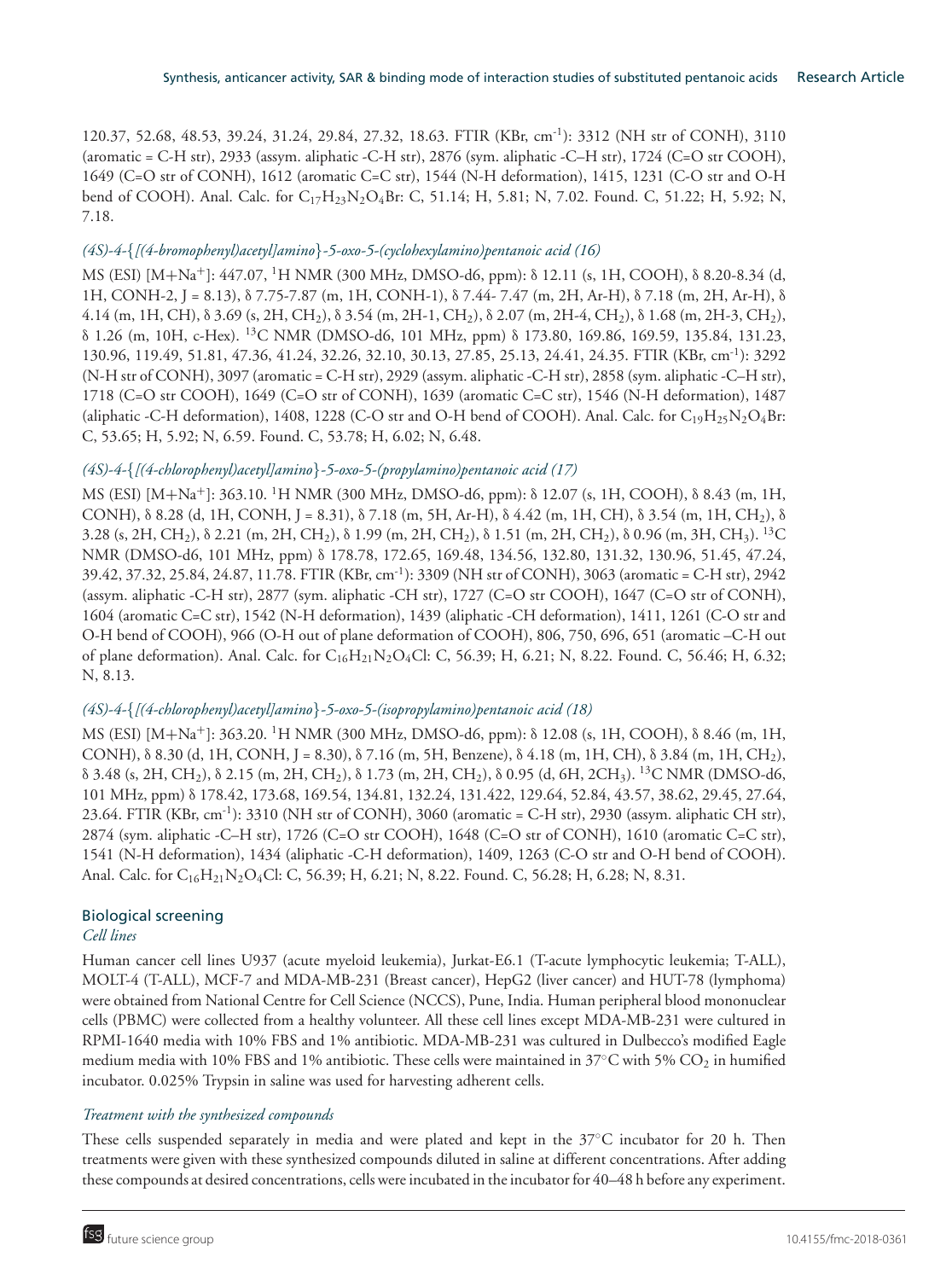#### *Cytotoxicity assay*

To determine the cytotoxicity, cells were seeded in 96 well plate at a concentration of  $1 \times 10^3$  per well. The cells were allowed to settle for 24 h in an incubator. Then treatment was given with these compounds individually at different concentration for 48 h in the incubator. MTT was added at a concentration of 1 mg/ml and incubation was done for 4 h. DMSO was added to stop the reaction and absorbance was measured at 570 nm in microplate photometer (Thermo Scientific Multiscan FC; MA USA). The control value of untreated cells was taken as 100% and the treated cells cytotoxicity was calculated as the percentage of the control.

#### *Apoptotic assay by flow cytometry after annexin V*/ *PI staining*

Jurkat-E6.1 cells were plated at a cell number of 5  $\times$  10<sup>4</sup>. After 24 h, treatment was given with **31** (2  $\mu$ M, 5  $\mu$ M) and **18** (10  $\mu$ M, 20  $\mu$ M). 48 hours post treatment, these cells were centrifuged in 15 ml tube and then washed with saline. Then the washed cells were treated with annexin V-FITC (100 ng/ml) and propidium iodide (PI; 50  $\mu$ g/ml) and were incubated in the dark at room temperature for 15 min. Finally apoptosis was analyzed by flow cytometry (FACS BD Fortessa) [3,36].

#### *Mitochondrial membrane potential analysis*

JC-1 is a lipophilic cationic dye which was used to measure mitochondrial transmembrane potential ( $\Delta\Psi$ m) [37]. Jurkat-E6.1 cells were plated in 6-well plate at a number of  $1\times10^5$  cells per well and these cells were incubated for 24 h in CO<sub>2</sub> incubator at 37°C. After incubation treatment was given with **18** (10 μM, 20 μM) and **31** (2 μM, 5 µM). 48 hours post treatment, these cells were harvested and washed with saline. The washed cells were then treated with JC1dye and these treated cells were incubated in dark for 25 min. After 25 min, these cells were washed with saline. The washed cells were finally resuspended in saline and flow cytometry analysis was done in BD FACS AriaII cell sorter. An excitation wavelength of 488 nm and emission wavelength of 530 nm were used for green and that of 590 nm was used for red fluorescence. The membrane potential was analyzed by FACSDIVA software (BD Biosciences; CA, USA).

## *MMP-2 & HDAC8 expression analysis*

Jurkat-E6.1 cells were plated (5  $\times$  10<sup>4</sup>). After 24 h, treatment was given with **31** (2 µM, 5 µM) and **18** (10 µM, 20 µM). 48 hours post treatment these treated cells were centrifuged at 1200 rpm for 10 min in 15 ml tube and the cell pellet was washed with saline. Then 70% chilled ethanol was added to the cells and these cells were incubated in ethanol for 1 h. After 1 h cells were washed with saline and incubated in blocking solution containing 5% FBS and 0.02% Tween 80 in saline, for 1 h at room temperature. After blocking, these cells were washed with saline and treated with anti MMP-2 and anti HDAC-8 primary antibody (1:250) in two different sets overnight. After incubation the cells were washed with saline. The washed cells were then treated with secondary antibody conjugated with FITC (1:250) for 1 h. After treatment with secondary antibody the cells were washed with saline and the expression of MMP-2 and HDAC-8 were analyzed by flow cytometry (FACS BD Fortesa).

#### *DNA nick generation*

Jurkat-E6.1 cells  $(1 \times 10^5)$  were plated in 6-well plate and allowed to grow for 24 h. Treatment was given with 31 (2  $\mu$ M and 5  $\mu$ M) and again incubated for 48 h [36]. The treated cells were washed and for fixing the cells were incubated overnight with 70% chilled ethanol. After fixation cells were washed twice with saline. Then 10 µM DAPI stain was added to the cell and incubated in dark for 30 min. After incubation cells were mounted on a clean glass slide and seen under fluorescence microscope (Ziess Axiovert 40CFL).

## *Cell cycle analysis*

Jurkat-E6.1 cells were plated at a number of 5  $\times$  10<sup>4</sup> cell per well. Plated cells were treated with **31** at a concentration of 2 and 5 µM for 48 h. Then cells were centrifuged and washed with saline. Then these cells were fixed with 70% chilled ethanol overnight. After fixation the cells were washed with saline twice. The washed cells then was treated with RNAse (100 ng/ml) for 1 h. at room temperature [36]. Then 50 µg/ml PI was added and incubated for 15 min in the dark and was analyzed by flow cytometry (FACS BD Fortessa).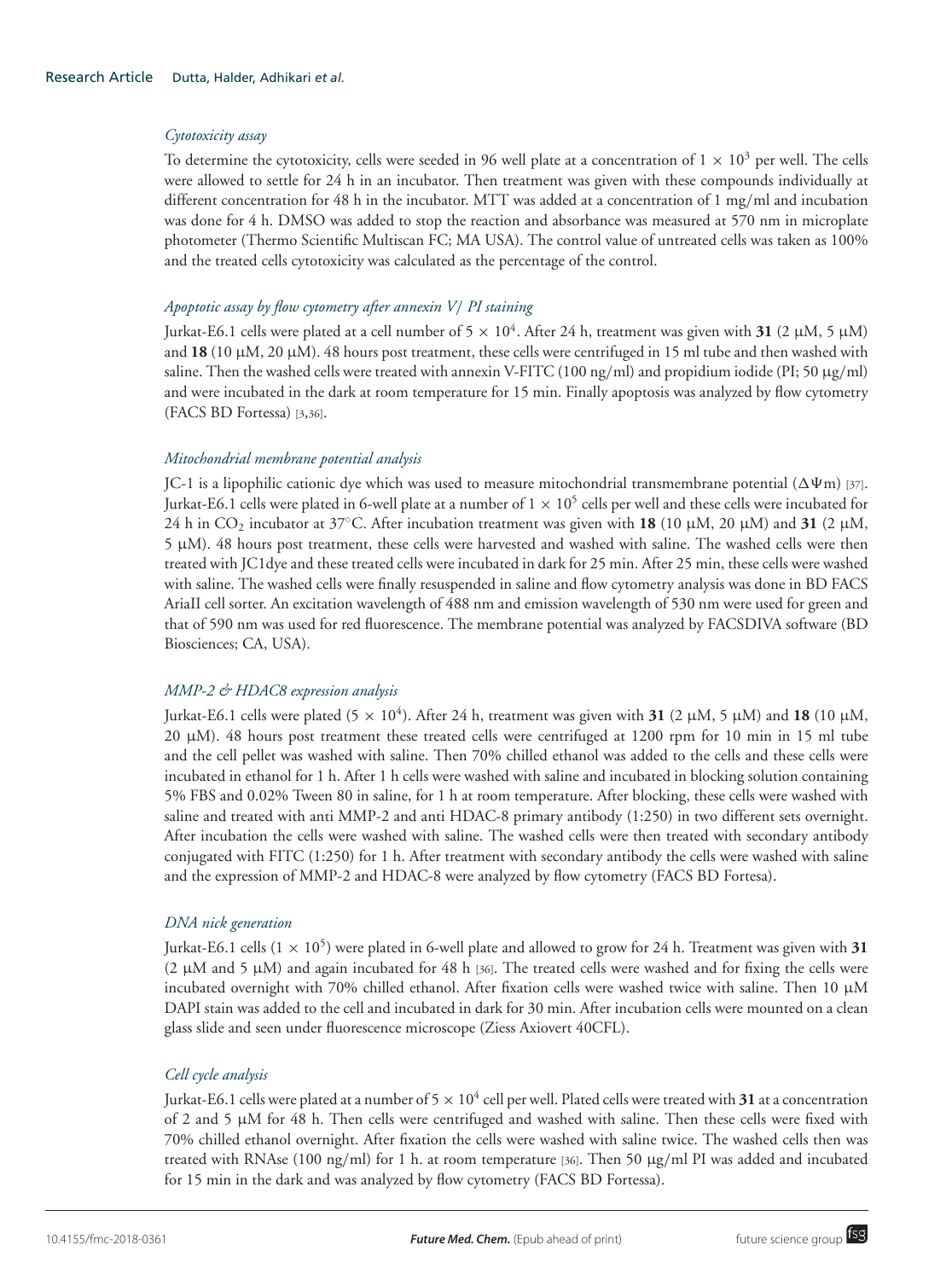#### *Binding mode interaction studies*

Molecular docking study of the best active pentanoic acids among the newly synthesized (**18**) and earlier synthesized (**31**) compounds with these metalloenzymes was carried out following the same protocol reported earlier [3,36,38,39] using Maestro software of Schrodinger Inc. USA [40].

#### *Statistical analysis*

All these results reported were the arithmetic mean of the data. Independent experiments were performed in triplicate. Each group was having six in number. Results were shown as mean  $\pm$  standard deviation (SD). Statistical analysis was done by one-way analysis of variance (ANOVA) having LSD *post-hoc* test using SPSS 16 software. Statistical significance was  $p \leq 0.001$ .

#### **Results & discussion**

#### **Synthesis**

The substituted phenylacetic acids (**A1–A7**) were converted individually to prepare the corresponding acid chlorides (**B1–B7**) by refluxing with thionyl chloride in presence of dry benzene. Acid chlorides (**B1–B7**) were subjected to the next step without further purification. These acid chlorides (**B1–B7**) were condensed with L(+)glutamic acid at slightly alkaline condition (pH 8.0) to obtain substituted phenylacetyl L(+) glutamic acids (**C1–C7**). These diacids (**C1–C7**) were recrystalized separately with dilute ethanol and subjected to the next step of reaction. The diacid compounds **C1–C7** were stirred in DCC in the presence of dry chloroform on an icebath for overnight and then were treated individually with various amines for more than 12 hr. The solid products were removed separately through filtration and the organic layers were extracted with 1(N) sodium carbonate. The aqueous layers were acidified individually with 1(N) hydrochloric acid dropwise in an ice bath to get the desired final compounds (**1–18**). Completion of each step of reaction was monitored by thin layer chromatography. The final compounds (**1–18**) were recrystallized with hot ethanol. Purity of these compounds was determined by <sup>1</sup>H NMR, <sup>13</sup>C NMR, mass and IR spectroscopic and elemental analyses. Positive optical activity was obtained when all synthesized compounds (**1–18**) were placed seperately in a Perkin–Elemer type 141 polarimeter. Physical properties of these compounds are provided in Table 1.

#### Biological screening

These synthesized compounds (**1–18**) were preliminary screened for cytotoxic evaluation against a panel of cancer cell lines such as U937, Jurkat-E6.1, MOLT-4, MDA-MB-231, MCF-7, HEPG-2 and HUT-78 as well as their effects in normal cell: PBMC. Apart from these compounds, another 17 earlier reported molecules (**19**–**35**) [3] were taken into consideration to judge their efficacy against these cell lines. The potential lead molecules were further evaluated for apoptotic assay, mitochondrial membrane potential assay, DNA nick generation assay and cell cycle analysis in Jurkat-E6.1 cell line. Nevertheless, flow cytometric analysis of these potential lead molecules were also performed in Jurkat-E6.1 cells to observe the change in MMP-2 and HDAC8 expression levels.

#### Cytotoxicity study

In order to determine the cytotoxicity of compounds **1–18**, the MTT assay was performed in a variety of cancer cell lines (leukemia: Jurkat-E6.1, MOLT 4, U937; breast cancer: MDA-MB-231, MCF-7; T-cell lymphoma: HUT-78; liver cancer: HEPG2) along with normal cells-PBMC [3,36]. These cancer cell lines and PBMC were treated with the synthesized compounds **1–18** and MTT was added that produced crystal violet farmazan in the presence of DMSO in live cells. The absorbance of the crystal violet coloration decreased gradually which indicated death of the treated cells. It was interesting to note that all these compounds were inactive against PBMC and showed very poor cytotoxicity for solid tumor breast cancer cell lines MDA-MB-231 and MCF-7 along with lymphoma cell line HUT 78 as well as liver cancer cell line HEPG2 (Table 2). However, these compounds produced moderate to good cytotoxicity in T-acute lymphocytic leukemia (T-ALL) cell lines namely Jurkat-E6.1 and MOLT-4. Again, these compounds were found to exert cytotoxicity against acute myeloid leukemia cell line U937. Besides these, cytotoxic potential of 17 earlier reported compounds (**19**–**35**) [3] was also evaluated. These are also shown in Table 2.

Compound **18** of the current series of newly synthesized molecules was the most cytotoxic against Jurkat-E6.1 and MOLT-4 cell lines. However, **31** among all compounds (both newly synthesized and earlier reported molecules) showed the highest activity in these entire leukemia cell lines (U937, Jurkat-E6.1 and MOLT-4). Selectivity of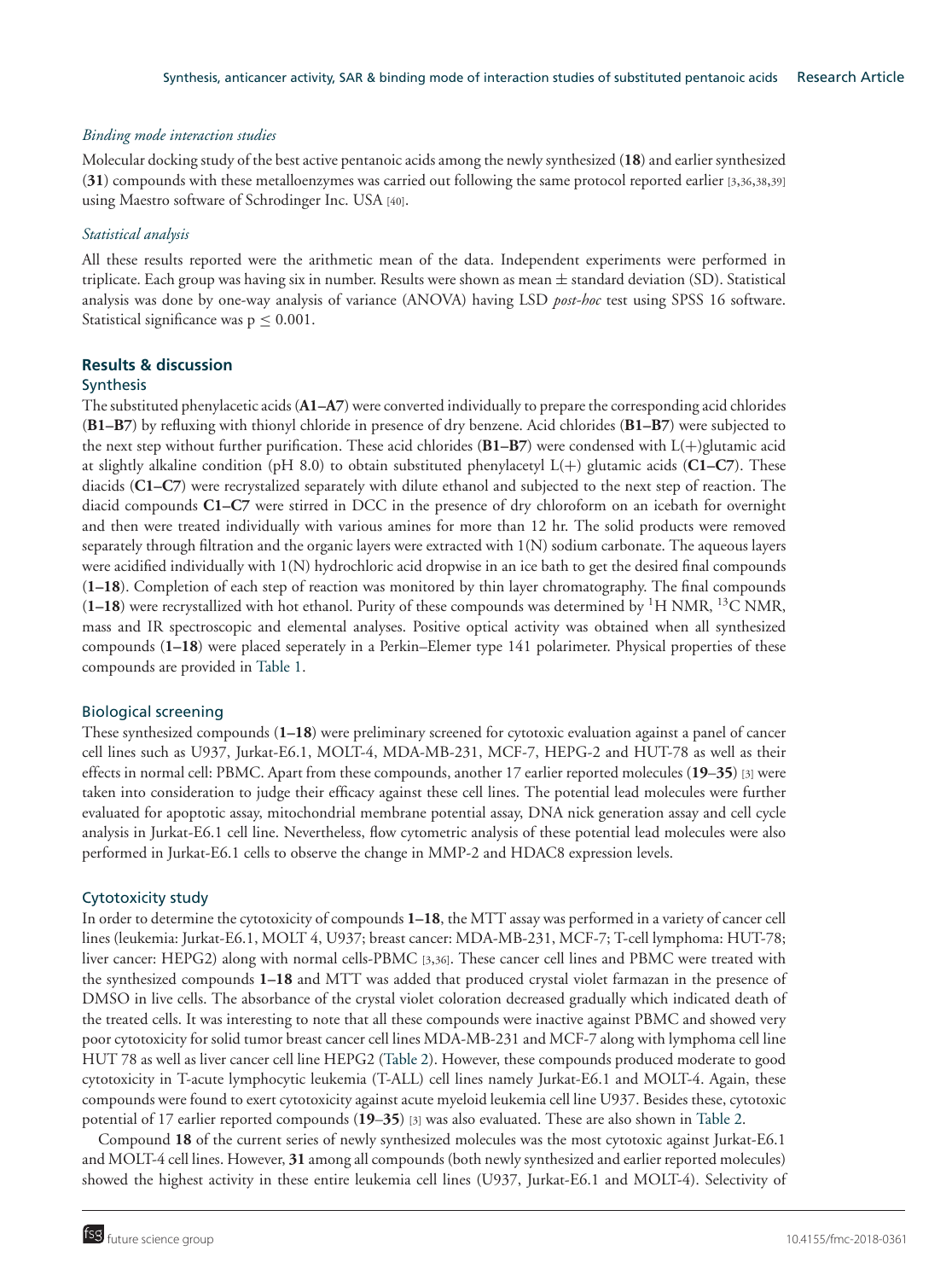| Table 1. Physicochemical parameters of the final compounds (1-18). |                    |                 |                           |                 |           |         |
|--------------------------------------------------------------------|--------------------|-----------------|---------------------------|-----------------|-----------|---------|
|                                                                    |                    |                 | H<br>N<br>О               | COOH<br>NH<br>Ŕ |           |         |
| Compound <sup>†</sup>                                              | $\pmb{\mathsf{X}}$ | $\, {\bf R} \,$ | <b>Molecular formula</b>  | <b>MW</b>       | Yield (%) | MP (°C) |
| 1                                                                  | н                  | $n$ -But        | $C_{17}H_{24}N_2O_4$      | 320.38          | 64        | 148-150 |
| $\overline{2}$                                                     | н                  | $i$ -But        | $C_{17}H_{24}N_2O_4$      | 320.38          | 56        | 170-172 |
| 3                                                                  | н                  | $n$ -Pent       | $C_{18}H_{26}N_2O_4$      | 334.41          | 58        | 124-126 |
| 4                                                                  | н                  | c-Hex           | $C_{19}H_{26}N_2O_4$      | 346.42          | 48        | 166-168 |
| 5                                                                  | н                  | Ph              | $C_{19}H_{20}N_2O_4$      | 340.37          | 39        | 188-190 |
| 6                                                                  | 2-Me               | Ph              | $C_{20}H_{22}N_2O_4$      | 354.40          | 45        | 216-218 |
| $\overline{7}$                                                     | $2-F$              | $n-Pr$          | $C_{16}H_{21}FN_{2}O_{4}$ | 324.35          | 20        | 204-206 |
| 8                                                                  | $2-F$              | <i>i</i> -Pr    | $C_{16}H_{21}FN_{2}O_{4}$ | 324.35          | 36        | 228-230 |
| 9                                                                  | $2-F$              | i-But           | $C_{17}H_{23}FN_{2}O_{4}$ | 338.37          | 71        | 202-204 |
| 10                                                                 | $2-CI$             | $n$ -But        | $C_{17}H_{23}CIN_2O_4$    | 354.83          | 58        | 192-194 |
| 11                                                                 | $2-CI$             | $n$ -Hex        | $C_{19}H_{27}CIN_2O_4$    | 382.88          | 77        | 153-155 |
| 12                                                                 | 4-OMe              | $t$ -But        | $C_{18}H_{26}N_2O_5$      | 350.41          | 65        | 125-127 |
| 13                                                                 | 4-Br               | $n-Pr$          | $C_{16}H_{21}BrN_2O_4$    | 385.25          | 47        | 147-150 |
| 14                                                                 | 4-Br               | $n$ -But        | $C_{17}H_{23}BrN_2O_4$    | 399.28          | 39        | 146-148 |
| 15                                                                 | 4-Br               | $i$ -But        | $C_{17}H_{23}BrN_2O_4$    | 399.28          | 35        | 148-150 |
| 16                                                                 | 4-Br               | c-Hex           | $C_{19}H_{25}BrN_2O_4$    | 425.32          | 46        | 188-190 |
| 17                                                                 | $4-CI$             | $n-Pr$          | $C_{16}H_{21}CIN_2O_4$    | 340.80          | 18        | 154-156 |
| 18                                                                 | $4-CI$             | i-Pr            | $C_{16}H_{21}CIN_2O_4$    | 340.80          | 48        | 140-142 |
| MP: Melting point; MW: Molecular weight.                           |                    |                 |                           |                 |           |         |

these compounds (index of selectivity) between normal cell PBMC and cancer cells (such as Jurkat-E6.1, U937 and MOLT-4) was determined [41] and presented in Table 3.

It is clearly observed that all these compounds were cytotoxic and but nontoxic over PBMC cell lines as suggested by their selectivity indices.

#### Apoptotic assay

The route of cell death whether by apoptosis or necrosis was confirmed by this study. This study was done by flow cytometric analysis after dual staining of the Jurkat-E6.1 cells with annexin V and PI [3,36]. Here, annexinV/PI negative cells indicate early apoptosis and annexin V/ PI positive cells indicate late apoptosis. As **18** and **31** resulted in the best cytotoxicity among these synthesized compounds and earlier reported molecules [3], these two compounds were further subjected to apoptotic study. **18** showed an increase of annexin V/PI positive cell population in a dose dependent fashion  $(06-40\%$  at 10 and 20  $\mu$ M respectively). This result suggested induced apoptosis with the compound (Figure 2). **31** treated Jurkat-E6.1 cells revealed a significant dose dependent increase in annexinV/PI positive population (17% at 2  $\mu$ M, 53% at 5  $\mu$ M) compared with untreated control (Figure 2).

#### Mitochondrial membrane potential assay

Mitochondrion are a major source of signals that initiate apoptotic cell death [37], and also a key regulator of caspases which have a major role in apoptosis. Mitochondrial dysfunction is associated with apoptosis induction. The transmembrane potential of the mitochondria was evaluated using JC 1, a lipophilic cationic dye, as a probe. **18** yielded a dose dependent drop in mitochondrial membrane potential (29% at a 10 µM and 65% at 20 µM dose) (Figure 3). A significant decrease in membrane potential was observed for **31** while treated in Jurkat-E6.1 cells at (47% at 2  $\mu$ M and 75% at 5  $\mu$ M dose) compared with the normal cells (Figure 3). This result also supported that both these compounds followed the induced apoptosis mechanisms in Jurkat-E6.1 leukemia cell line.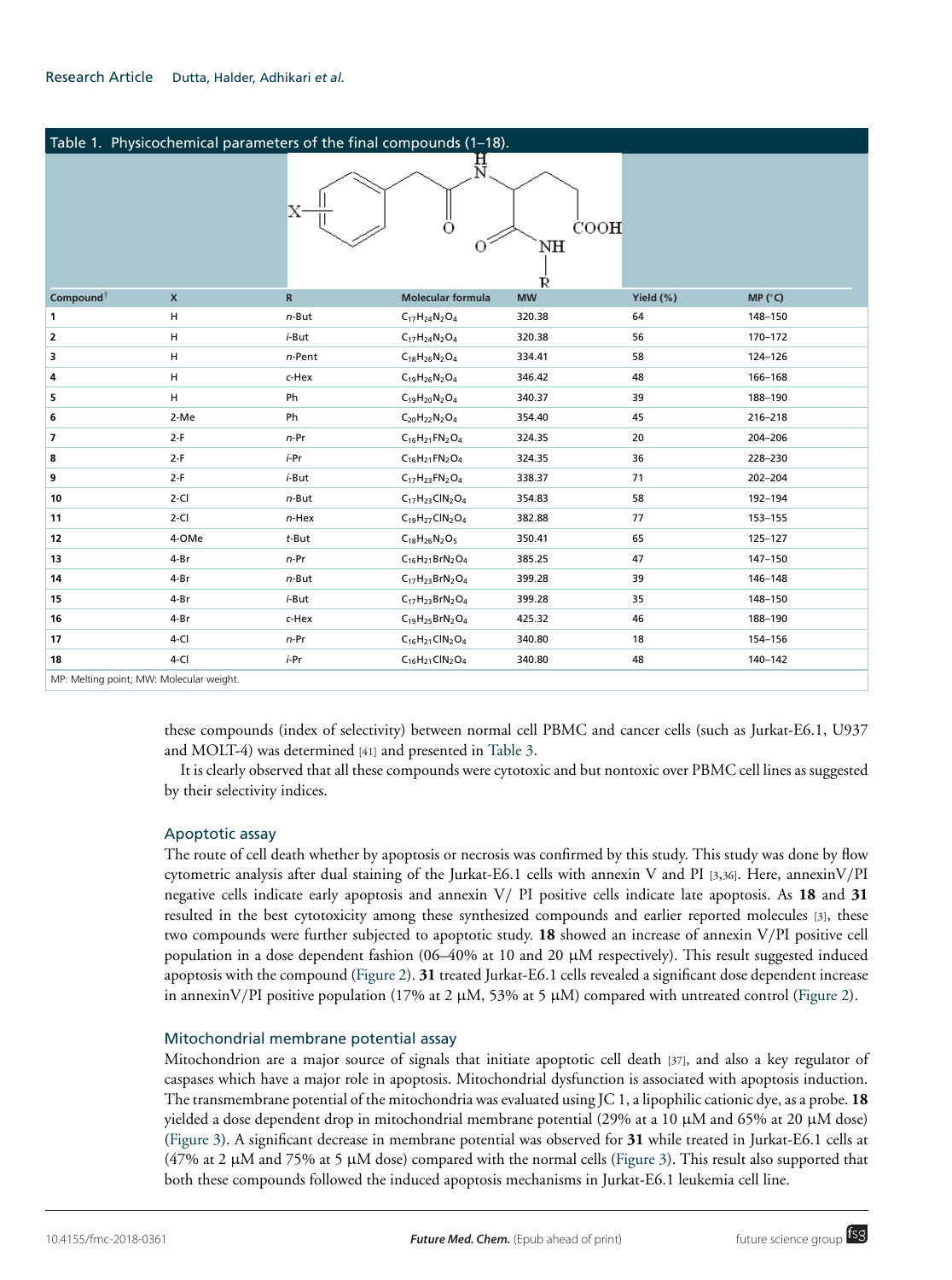| Table 2. Cytotoxicity of compounds against a variety of cancer cell lines. |                    |                       |                 |                 |                 |         |                   |           |               |             |
|----------------------------------------------------------------------------|--------------------|-----------------------|-----------------|-----------------|-----------------|---------|-------------------|-----------|---------------|-------------|
| 说<br>기                                                                     |                    |                       |                 |                 |                 |         |                   |           |               |             |
|                                                                            |                    |                       |                 |                 |                 |         |                   |           |               |             |
|                                                                            |                    |                       |                 |                 |                 |         |                   |           |               |             |
|                                                                            |                    |                       |                 |                 | O               |         | COOH              |           |               |             |
|                                                                            |                    |                       |                 |                 | O               | NH      |                   |           |               |             |
|                                                                            |                    |                       |                 |                 |                 |         |                   |           |               |             |
|                                                                            |                    |                       |                 |                 |                 | R       |                   |           |               |             |
| Compound                                                                   | X                  | R                     |                 |                 |                 | MDA-MB- | Cytotoxicity (µM) |           |               |             |
|                                                                            |                    |                       | U937            | Jurkat-E6.1     | <b>MOLT-4</b>   | 231     | MCF-7             | HEPG-2    | <b>HUT-78</b> | <b>PBMC</b> |
| 1                                                                          | н                  | $n$ -But              | $49.88 \pm 2.5$ | $35.89 \pm 1.1$ | $33.87 \pm 1.1$ | >200    | 24%               | >400      | >250          | >400        |
| 2                                                                          | н                  | <i>i</i> -But         | $97.86 \pm 3.9$ | $92.63 \pm 2.6$ | $93.20 \pm 1.5$ | >200    | >400              | 24%       | >250          | >400        |
| 3                                                                          | н                  | n-Pent                | $35.82 \pm 4.2$ | $19.37 \pm 3.3$ | $23.54 \pm 0.7$ | >200    | >400              | 27%       | >250          | >400        |
| 4                                                                          | н                  | c-Hex                 | $31.57 \pm 0.4$ | $21.11 \pm 0.7$ | $41.89 \pm 0.3$ | >200    | 34%               | 380       | >250          | >400        |
| 5                                                                          | н                  | Ph                    | $25.99 \pm 1.5$ | $16.54 \pm 1.3$ | $12.81 \pm 2.4$ | >200    | >400              | >400      | >250          | >400        |
| 6                                                                          | 2-Me               | Ph                    | $69.33 \pm 2.6$ | $63.93 \pm 0.6$ | $52.57 \pm 3.1$ | >200    | >400              | >400      | >250          | >400        |
| 7                                                                          | $2-F$              | $n-Pr$                | $69.92 \pm 4.1$ | $53.83 \pm 0.7$ | $61.39 \pm 2.0$ | >200    | ND                | 34%       | >250          | >400        |
| 8                                                                          | $2-F$              | i-Pr                  | $73.58 \pm 1.9$ | $51.34 \pm 2.1$ | $52.39 \pm 1.8$ | >200    | 26%               | >400      | >250          | >400        |
| 9                                                                          | $2-F$              | <i>i</i> -But         | $39.57 \pm 2.6$ | $23.82 \pm 4.2$ | $19.85 \pm 2.6$ | >200    | 280               | 23%       | >250          | >400        |
| 10                                                                         | $2-CI$             | $n$ -But              | $54.37 \pm 1.2$ | $26.54 \pm 3.1$ | $21.33 \pm 0.9$ | >200    | >400              | >400      | >250          | >400        |
| 11                                                                         | $2-CI$             | n-Hex                 | $87.36 \pm 0.7$ | $81.29 \pm 4.2$ | $80.54 \pm 1.1$ | >200    | >400              | >400      | >250          | >400        |
| 12                                                                         | 4-OMe              | t-But                 | $75.86 \pm 3.1$ | $50.21 \pm 2.7$ | $47.85 \pm 0.7$ | >200    | >400              | 21%       | >250          | >400        |
| 13                                                                         | 4-Br               | $n-Pr$                | $49.98 \pm 2.1$ | $28.99 \pm 2.9$ | $29.15 \pm 2.2$ | >200    | ND                | <b>ND</b> | >250          | >400        |
| 14                                                                         | 4-Br               | n-But                 | 54.51 $\pm$ 4.2 | $29.82 \pm 2.5$ | $32.33 \pm 0.9$ | >200    | 32%               | >400      | >250          | >400        |
| 15                                                                         | 4-Br               | <i>i</i> -But         | $62.73 \pm 1.4$ | $39.85 \pm 2.0$ | $38.51 \pm 1.5$ | >200    | 310               | 370       | >250          | >400        |
| 16                                                                         | 4-Br               | c-Hex                 | $49.35 \pm 3.1$ | $13.51 \pm 3.3$ | $15.61 \pm 1.4$ | >200    | 22%               | 24%       | >250          | >400        |
| 17                                                                         | 4-Cl               | $n-Pr$                | $76.8 \pm 2.6$  | $17.25 \pm 0.6$ | $37.85 \pm 4.1$ | >200    | 12%               | >400      | >250          | >400        |
| 18                                                                         | 4-Cl               | <i>i</i> -Pr          | $29.36 \pm 0.5$ | $11.50 \pm 0.5$ | $11.80 \pm 2.6$ | >200    | 250               | 15%       | >250          | >400        |
| 19†                                                                        | н                  | $n-Pr$                | $55.47 \pm 0.8$ | $5.14 \pm 5.2$  | $8.23 \pm 1.8$  | >200    | 40%               | 42%       | $>\!\!250$    | >400        |
| $20^{\dagger}$                                                             | н                  | i-Pr                  | $59.61 \pm 2.3$ | $18.76 \pm 0.3$ | $23.63 \pm 1.1$ | >200    | 18%               | >400      | $>\!\!250$    | >400        |
| $21^{\dagger}$                                                             | н                  | $t$ -But              | $31.54 \pm 5.1$ | $27.63 \pm 0.2$ | $23.69 \pm 2.0$ | >200    | 44%               | >400      | >250          | >400        |
| $22^{\dagger}$                                                             | н                  | Bnz                   | $66.59 \pm 2.3$ | $63.74 \pm 1.7$ | $61.77 \pm 1.4$ | >200    | 36%               | 370       | $>\!\!250$    | >400        |
| 23†                                                                        | 4-OMe              | Bnz                   | $44.21 \pm 3.3$ | $25.32 \pm 0.6$ | $26.89 \pm 3.5$ | >200    | 42%               | 35%       | >250          | >400        |
| 24†                                                                        | 4-OMe              | <i>i</i> -But         | $85.92 \pm 1.4$ | $43.24 \pm 4.3$ | $41.98 \pm 2.3$ | >200    | >400              | 27%       | >250          | >400        |
| $25^{\dagger}$                                                             | $2-CI$             | Bnz                   | $42.93 \pm 2.5$ | $32.95 \pm 4.2$ | $33.97 \pm 1.8$ | >200    | >400              | 37%       | >250          | >400        |
| $26^{\dagger}$                                                             | 2-Cl               | i-But                 | $54.32 \pm 0.7$ | $27.84 \pm 3.6$ | $25.19 \pm 2.9$ | >200    | 350               | >400      | $>\!\!250$    | >400        |
| $27^{\dagger}$                                                             | 2-Cl               | n-Pent                | $66.94 \pm 3.6$ | $34.23 \pm 2.9$ | $37.81 \pm 2.4$ | >200    | >400              | >400      | >250          | >400        |
| 28†                                                                        | 4-Br               | Bnz                   | $37.85 \pm 1.1$ | $11.16 \pm 2.6$ | $9.32 \pm 2.6$  | >200    | 290               | 270       | >250          | >400        |
| † 29                                                                       | 4-Br               | n-Hex                 | $43.98 \pm 4.3$ | $19.56 \pm 4.1$ | $21.33 \pm 1.8$ | >200    | 290               | 320       | >250          | >400        |
| 30†                                                                        | 4-Br               | n-Pent                | $71.24 \pm 3.9$ | $8.97 \pm 4.2$  | $11.35 \pm 0.8$ | >200    | >400              | >400      | >250          | >400        |
| $31^{\dagger}$                                                             | 4-Br               | 4-NO <sub>2</sub> Bnz | $10.59 \pm 2.8$ | $2.77 \pm 0.6$  | $4.58 \pm 0.3$  | >200    | 37%               | 24%       | >250          | >400        |
| 32†                                                                        | 4-Cl               | n-Hex                 | $23.62 \pm 2.5$ | $12.57 \pm 0.7$ | $11.91 \pm 1.1$ | >200    | 280               | 250       | $>250$        | >400        |
| 33†                                                                        | 2,4-diCl           | n-Hex                 | $32.94 \pm 0.7$ | $11.37 \pm 0.8$ | $21.93 \pm 1.3$ | >200    | 220               | 280       | >250          | >400        |
| 34†                                                                        | 2,4-diCl           | Bnz                   | $39.44 \pm 2.1$ | $23.86 \pm 0.9$ | $25.32 \pm 0.6$ | >200    | 210               | 220       | $>250$        | >400        |
| 35†                                                                        | $(=\mathsf{CH})_4$ | n-Hex                 | $44.32 \pm 1.2$ | $30.95 \pm 3.1$ | $28.33 \pm 2.4$ | >200    | 270               | 240       | >250          | >400        |
| <sup>†</sup> From Ref. [3].                                                |                    |                       |                 |                 |                 |         |                   |           |               |             |

ND: Not determined; PBMC: Peripheral blood mononuclear cell.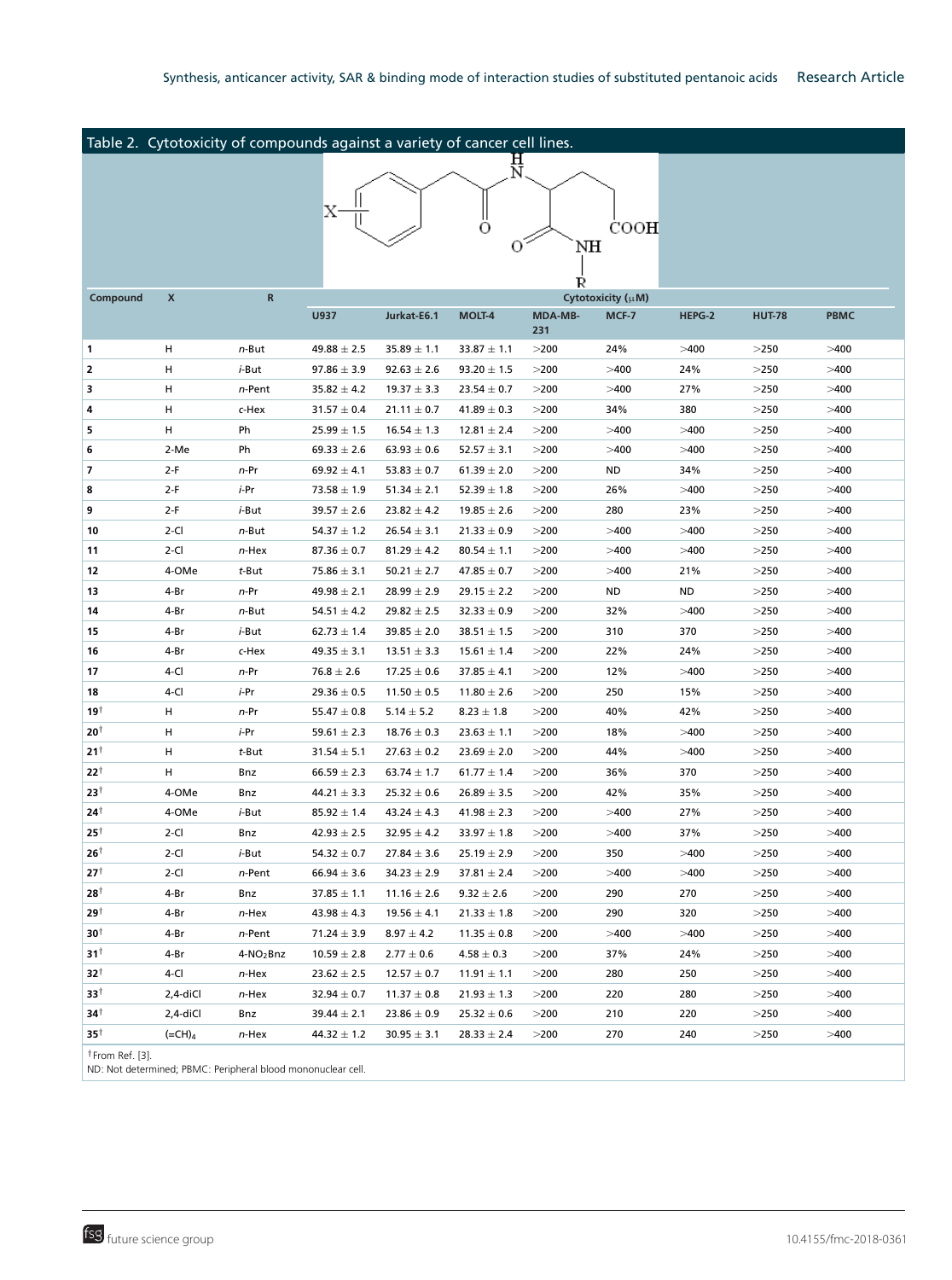#### Research Article Dutta, Halder, Adhikari *et al.*

| Table 3. Selectivity study (IC <sub>50</sub> PBMC/IC <sub>50</sub> cell line). |                          |                 |                 |  |  |
|--------------------------------------------------------------------------------|--------------------------|-----------------|-----------------|--|--|
| Compound                                                                       | <b>Selectivity index</b> |                 |                 |  |  |
|                                                                                | Jurkat E6.1              | U937            | Molt-4          |  |  |
| $\mathbf{1}$                                                                   | $11.14 \pm 0.67$         | $8.01 \pm 2.1$  | $11.80 \pm 2.7$ |  |  |
| $\overline{2}$                                                                 | $4.32 \pm 1.7$           | $4.08 \pm 1.9$  | $4.29\pm0.9$    |  |  |
| 3                                                                              | $20.7 \pm 2.2$           | $11.16 \pm 2.7$ | $16.99 \pm 1.8$ |  |  |
| 4                                                                              | $18.9 \pm 3.4$           | $12.67 \pm 3.1$ | $9.54 \pm 2.2$  |  |  |
| 5                                                                              | $24.18 \pm 4.2$          | $15.39 \pm 0.7$ | $31.22 \pm 1.8$ |  |  |
| 6                                                                              | $6.25 \pm 3.5$           | $5.76 \pm 1.3$  | $7.60 \pm 3.0$  |  |  |
| $\overline{\phantom{a}}$                                                       | $7.43 \pm 2.1$           | $5.72 \pm 0.9$  | $6.51 \pm 0.7$  |  |  |
| 8                                                                              | $7.79 \pm 0.7$           | $5.43 \pm 0.6$  | $7.63 \pm 0.9$  |  |  |
| 9                                                                              | $16.79 \pm 1.6$          | $10.10 \pm 1.5$ | $20.15 \pm 2.0$ |  |  |
| 10                                                                             | $15.07 \pm 2.5$          | $7.35 \pm 1.4$  | $18.75 \pm 1.4$ |  |  |
| 11                                                                             | $4.92 \pm 1.1$           | $4.57 \pm 4.2$  | $4.96 \pm 2.5$  |  |  |
| 12                                                                             | $7.96 \pm 0.8$           | $5.27 \pm 3.1$  | $8.35 \pm 3.4$  |  |  |
| 13                                                                             | $13.79 \pm 1.5$          | $8.00 \pm 3.6$  | $13.72 \pm 2.7$ |  |  |
| 14                                                                             | $13.41 \pm 2.31$         | $7.33 \pm 4.2$  | $12.37 \pm 2.0$ |  |  |
| 15                                                                             | $10.03 \pm 3.1$          | $6.37 \pm 2.4$  | $10.38 \pm 1.5$ |  |  |
| 16                                                                             | $28.96 \pm 1.4$          | $8.10 \pm 2.6$  | $25.62 \pm 1.1$ |  |  |
| 17                                                                             | $23.18 \pm 0.5$          | $5.20 \pm 2.5$  | $10.56 \pm 0.9$ |  |  |
| 18                                                                             | $34.78 \pm 0.7$          | $13.62 \pm 2.7$ | $33.89 \pm 0.3$ |  |  |
| 19                                                                             | $6.27 \pm 3.4$           | $7.21 \pm 1.5$  | $48.60 \pm 0.5$ |  |  |
| 20                                                                             | $15.97 \pm 1.0$          | $6.71 \pm 0.6$  | $16.92 \pm 0.7$ |  |  |
| 21                                                                             | $9.25 \pm 0.8$           | $12.62 \pm 1.1$ | $16.88 \pm 1.2$ |  |  |
| 22                                                                             | $77.82 \pm 1.3$          | $6.00 \pm 1.9$  | $6.47 \pm 1.7$  |  |  |
| 23                                                                             | $21.32 \pm 0.3$          | $9.04 \pm 2.5$  | $14.87 \pm 1.4$ |  |  |
| 24                                                                             | $14.47 \pm 2.0$          | $4.65 \pm 0.7$  | $9.52 \pm 2.7$  |  |  |
| 25                                                                             | $12.13 \pm 2.1$          | $9.31 \pm 2.1$  | $11.77 \pm 3.7$ |  |  |
| 26                                                                             | $14.36 \pm 4.1$          | $7.36 \pm 2.5$  | $15.87 \pm 3.3$ |  |  |
| 27                                                                             | $11.68 \pm 3.3$          | $5.97 \pm 0.8$  | $10.57 \pm 3.7$ |  |  |
| 28                                                                             | $35.86 \pm 2.7$          | $10.56 \pm 2.3$ | $42.91 \pm 4.3$ |  |  |
| 29                                                                             | $20.44 \pm 1.5$          | $9.09 \pm 1.0$  | $18.75 \pm 2.8$ |  |  |
| 30                                                                             | $44.59 \pm 0.4$          | $5.61 \pm 0.5$  | $35.24 \pm 2.7$ |  |  |
| 31                                                                             | $144.40 \pm 2.0$         | $37.77 \pm 1.5$ | $87.33 \pm 3.9$ |  |  |
| 32                                                                             | $31.82 \pm 1.6$          | $16.93 \pm 1.1$ | $33.58 \pm 2.5$ |  |  |
| 33                                                                             | $35.18 \pm 2.5$          | $12.14 \pm 2.3$ | $18.23 \pm 2.2$ |  |  |
| 34                                                                             | $16.76 \pm 1.7$          | $10.14 \pm 2.5$ | $15.79 \pm 3.1$ |  |  |
| 35                                                                             | $12.92 \pm 1.5$          | $9.02 \pm 1.4$  | $14.11 \pm 1.7$ |  |  |

#### Flow cytometry analysis of MMP 2 & HDAC8 expressions

The changes in MMP-2 and HDAC8 expression levels in Jurkat-E6.1 cells before and after treatments with **18** and were estimated by flow cytometry analysis [3,36,38]. The treated and untreated cells were fixed and stained with either MMP-2 or HDAC8 antibody followed by treatment with secondary antibody conjugated with FITC. The Jurkat-E6.1 cell population with MMP 2 and HDAC8 cells were found to be reduced significantly after treatment with **18** and **31** in a dose dependent manner (Figure 4A & B).

Compound 31 treated Jurkat-E6.1 cells showed a reduction of  $46\%$  (2  $\mu$ M) and 70% (5  $\mu$ M) in MMP-2 expression compared with untreated cells. The reduction was  $48\%$  (2  $\mu$ M) and 68% (5  $\mu$ M) for HDAC8 expression. On the other hand, compound **18** treatment on Jurkat-E6.1 cells showed 42 % (10 µM) and 58% (20 µM) reduced MMP-2 expression than the untreated cells and for HDAC8 the decrease of expression was 32% (10 µM) and 58% (20 µM).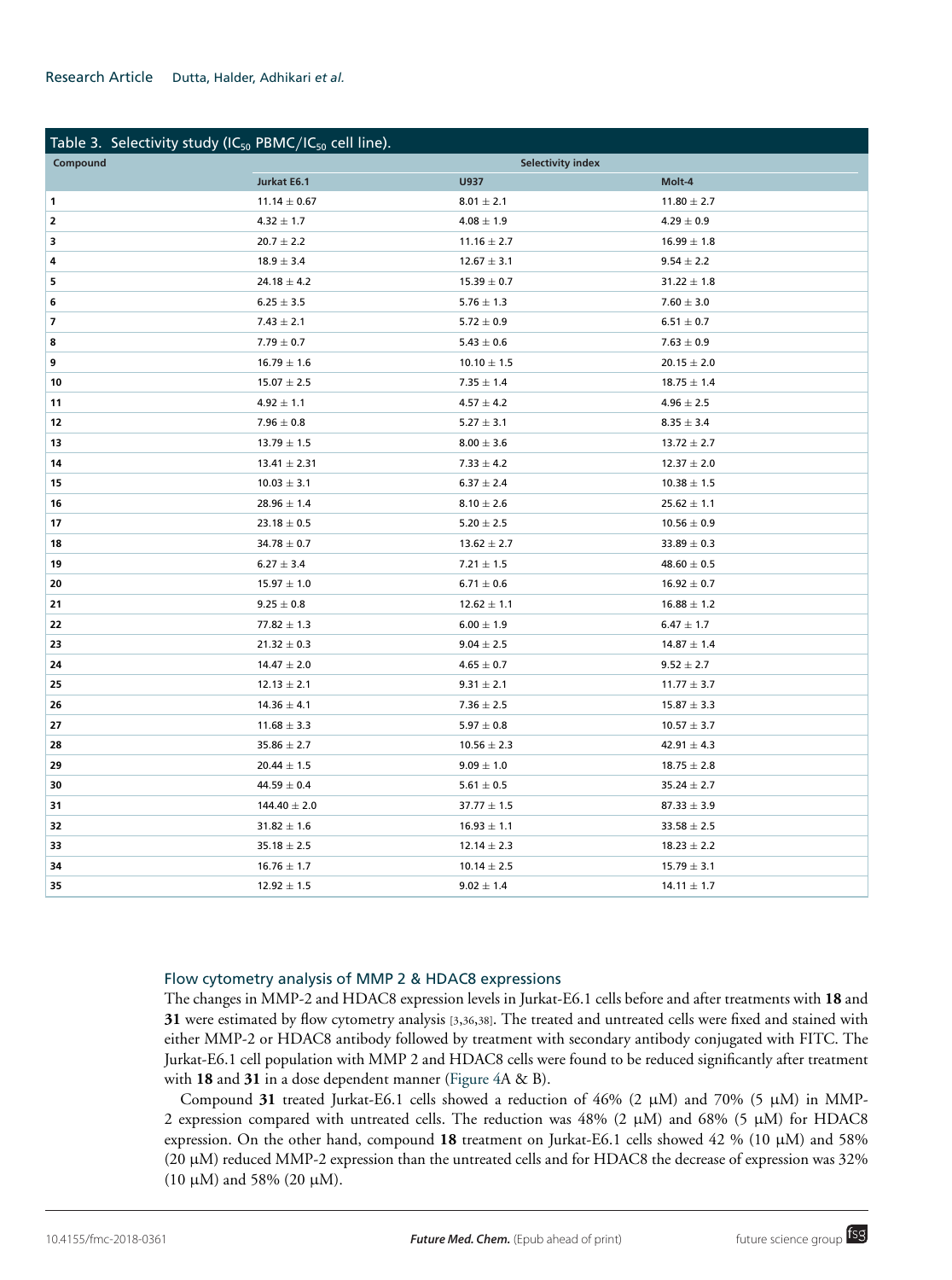

**Figure 2. AnnexinV-FITC**/**PI assay, flow cytometric analysis in Jurkat-E6.** 1 cells **(A)** untreated, **(B)** treated with **18** (10 µM), **(C)** treated with**18** (20 µM), **(D)** treated with **31** (2 µM), **(E)** treated with **31** (5 µM).

#### DNA nick generation assay

In order to determine if there is any nicked DNA, the 4',6-diamidino-2-phenylindole (DAPI) stain was used as it produces fluorescence while binding to the nicked DNA [3,36,38]. DAPI is a DNA specific probe that forms a fluorescent complex by attaching to the A-T rich region of DNA. If there is any nicked DNA, DAPI will produce an increase in the fluorescence as DAPI binds into the nicked portion of the DNA [28]. As **31** was the best cytotoxic compound against Jurkat-E6.1 cell line (IC<sub>50</sub> = 2.77  $\mu$ M), it was subjected to further screen for DNA nick generation study in Jurkat-E6.1 cell line. After DAPI staining, the untreated or **31**-treated cells were visualized under fluorescence microscope. It was interesting to note that there was no fluorescence for the untreated Jurkat-E6.1 cells (Figure 4C–E) whereas an increase in the intensity of DAPI fluorescence was noticed in the **31**-treated Jurkat-E6.1 cells after 48 h. of incubation (Figure 4C–E). It was noticed that **31** produced better nicks in the DNA of Jurkat-E6.1 cells at higher doses compared with the lower dose (Figure 4C–E). The fluorescence was found to be higher in Jurkat-E6.1 cells in a dose-dependent manner (Figure 4C–E). This dose-dependent increase in the fluorescence of DAPI suggested that **31** was effective in producing the nick in the DNA and reflected the ability to induce apoptosis in Jurkat-E6.1 cells.

#### Cell cycle assay

The cell cycle assay is performed usually by flow cytometry after staining cells with propidium iodide (PI) followed by treatment with RNAse [36]. As far as the cell cycle analysis is concerned, it determines the stage of the cell cycle where the cell population is arrested. An increased number of cell populations in the sub-G0 stage indicate cellular apoptosis. In this study, a prominent increase of 18% in the sub diploid (sub-G0) cell population was noticed after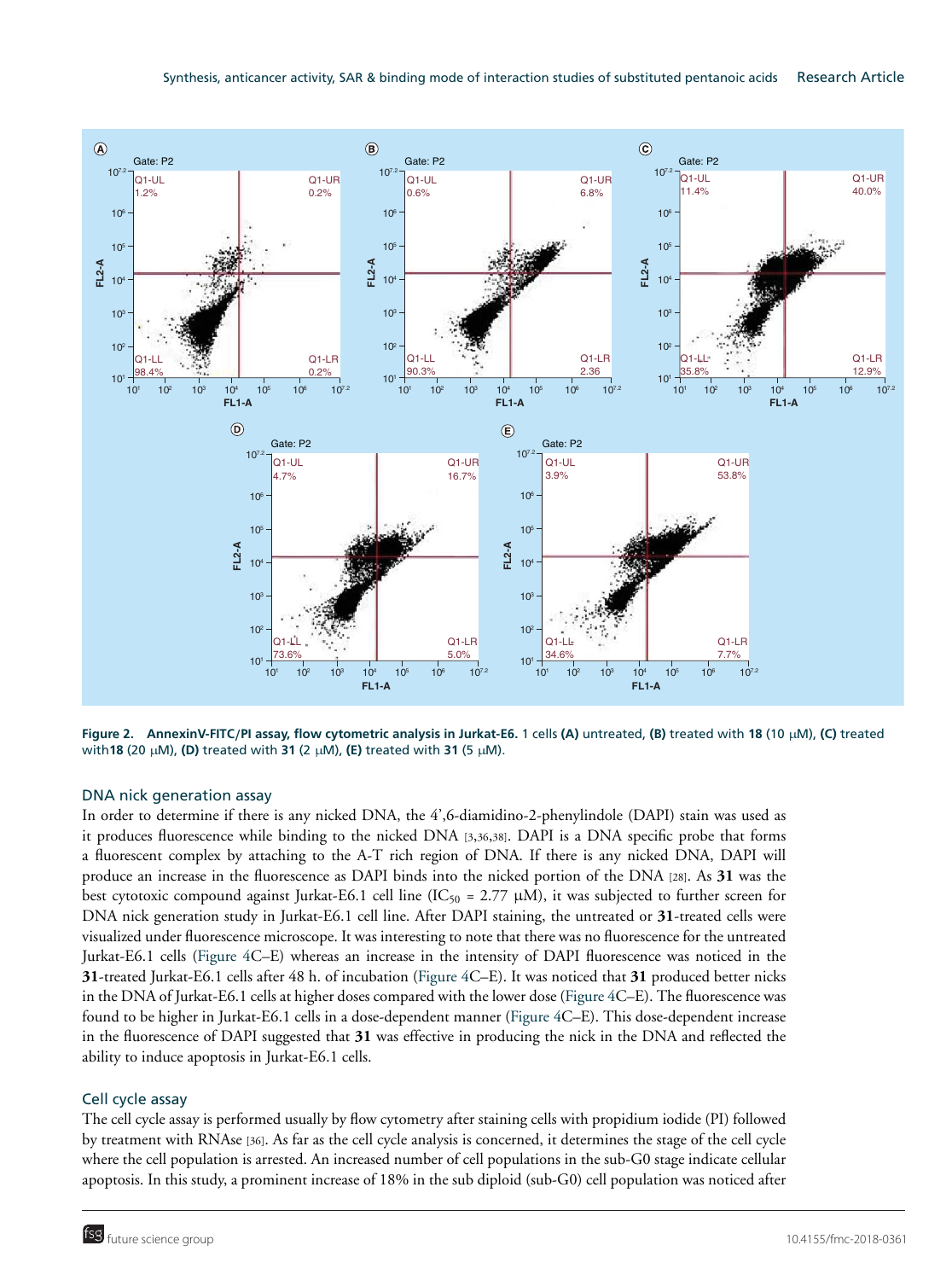

**Figure 3. AnnexinV-FITC**/**PI assay, flow cytometric analysis in Jurkat-E6.1 cells by flow cytometric assay with JC1 dye in five groups. (A)** control/ untreated, **(B)** treated with **18** (10 µM), **(C)** treated with **18** (20 µM), **(D)** treated with **31** (2 µM), **(E)** treated with **31**(5 µM).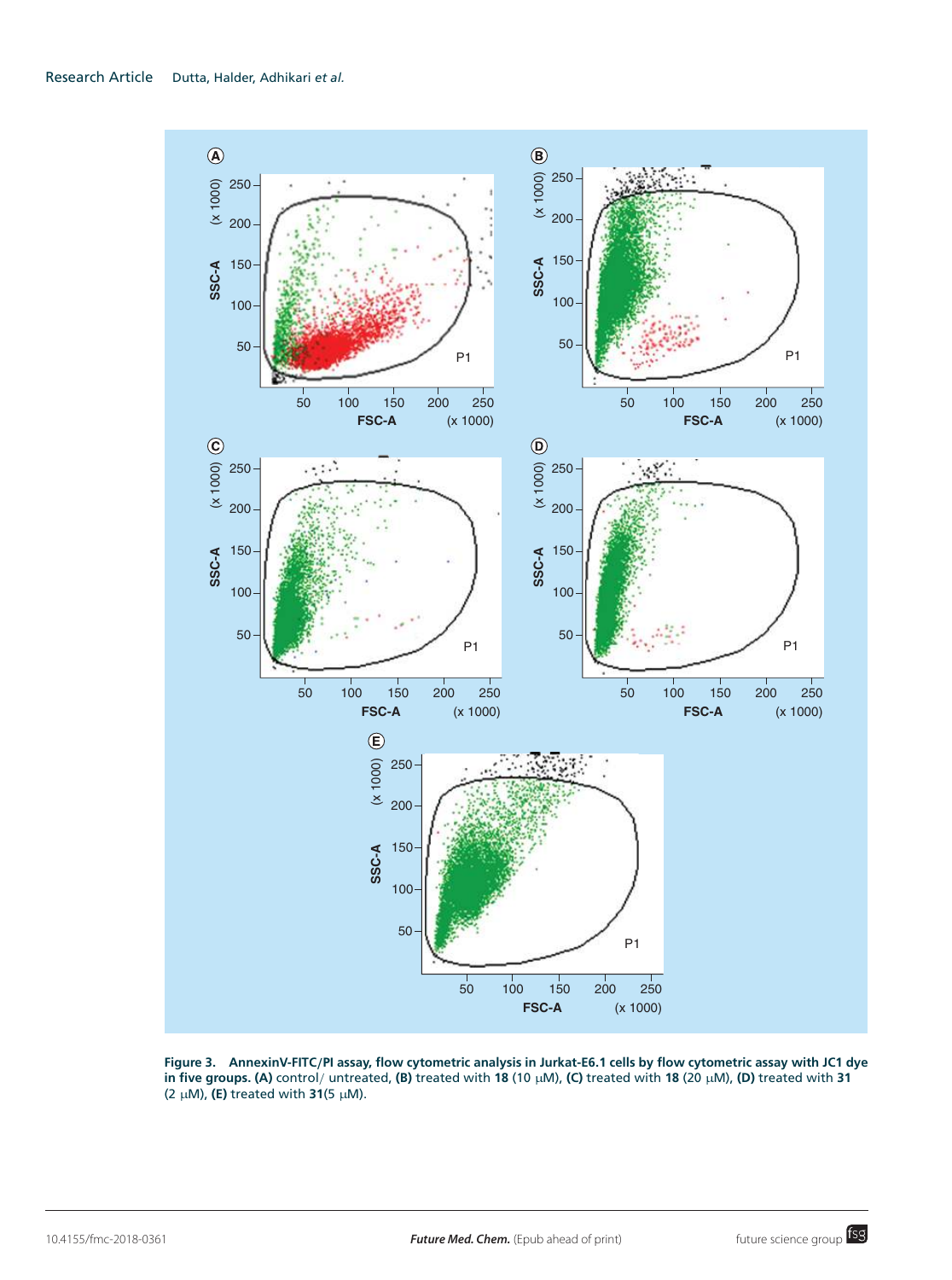

**Figure 4. AnnexinV-FITC**/**PI assay, flow cytometric analysis in Jurkat-E6.** A comparative **(A)** MMP-2 and **(B)** HDAC8expression analysis of control or untreated and **31** and **18** treated Jurkat-E6.1 cells by flow cytometry. **(C–E)** Fluorescence imaging for DNA nick generation assay with Jurkat-E6.1cells; **(C)** untreated, **(D)** treated with **31** (2 µM), **(E)** treated with **31** (5 µM). **(F–H)** Cell cycle analysis of Jurkat-E6.1 cells after PI staining; **(F)** Untreated control, **(G) 31** treated at 2 µM ,**(H) 31** treated at 5 µM showing the arrest of cell cycle in sub-G0 stage.

treatment with **31** in Jurkat-E6.1 cell at a dose of 2 µM (Figure 4F–H). Moreover, a dose dependent increase in the G1 population from 18 to 27% indicated that **31** is a potential molecule that blocks the cell cycle progression and moves the cell toward apoptosis (Figure 4F–H).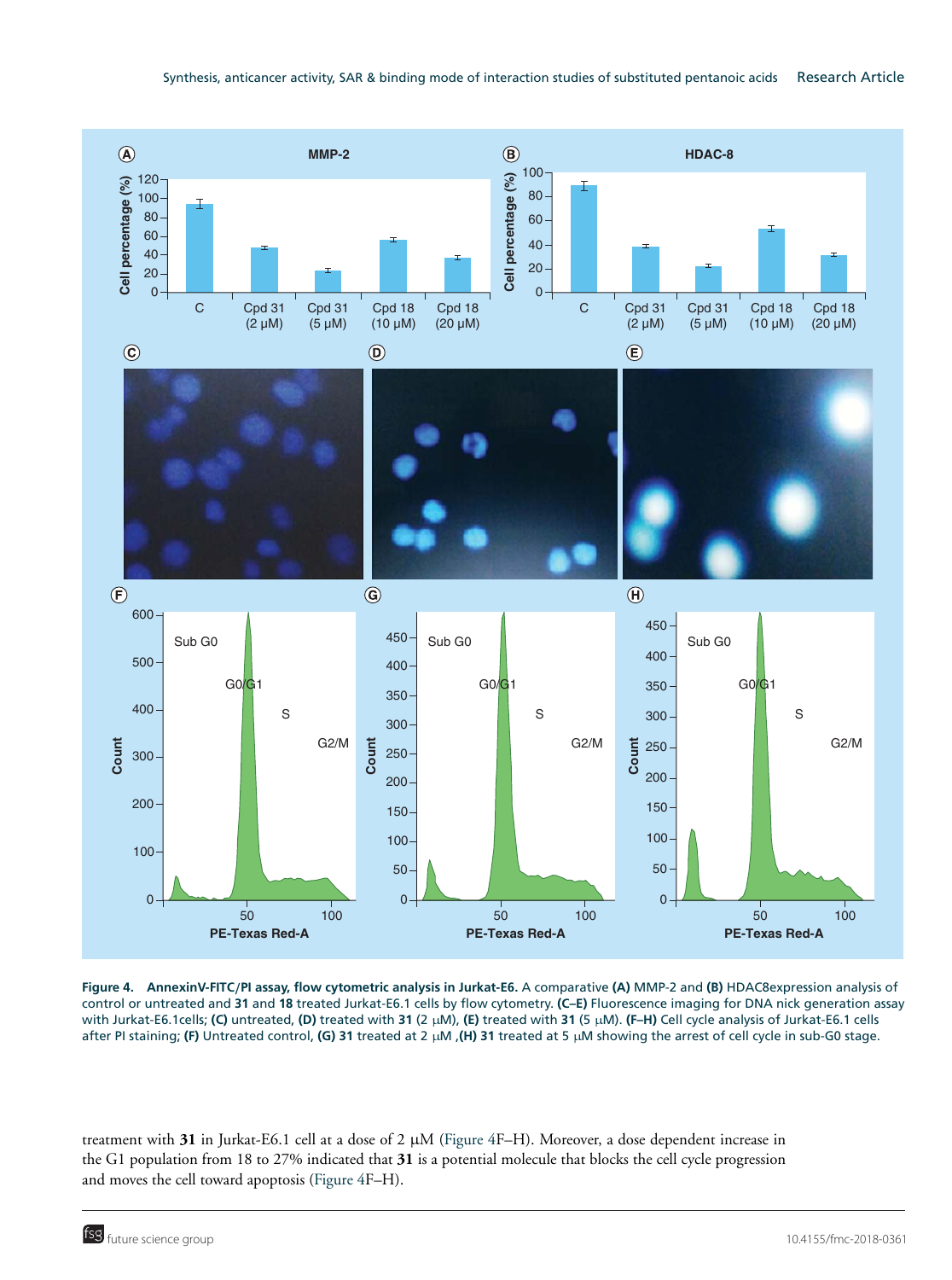#### SAR study

All these newly synthesized compounds (**1–18**) of Table 2 displayed moderate cytotoxicity in U937, Jurkat-E6.1 and Molt-4 leukemia cell lines. Regarding cytotoxicity against U937, it was noticed for the unsubstituted phenylacetyl analogs that aryl substitution such as the phenyl ring at R position (**5**) resulted in better efficacy than the linear (**1**, **3**) or branched alkyl (**2**) as well as the cyclic aliphatic (**4**) substitution. Again, *c*-hexyl (**4**) substitution was found to be better than the *n*-pentyl (**3**) or *n*-butyl (**1**) and the linear alkyl substitutions were better than the branched alkyl substitution such as *i*-butyl (**2**) at R position (Table 2). However, more than 2.5-fold reduction in cytotoxicity was noticed for compound with methyl substitution at the *ortho* position of the phenyl ring ( **6** vs **5**). For the fluoro substituted analogs (X = F), the *i*-butyl substitution (**9**) at R position resulted in 2-fold better inhibition compared with the *i*-propyl (**8**) or n-propyl (**7**) substitution. Comparing the activity of compounds **7**–**11**, it was observed that the branched alkyl substitution at R position is better than the linear alkyl substitution (**9** vs **10**, **11**; Table 2). It was interesting to note that *p*-bromo substitution  $(X = 4-Br)$  at the phenylacetyl moiety was better than the *o*-chloro (X = 2-Cl) or *o*-fluoro (X = 2-F) substitution. However, comparing **17** and **18**, it may be noticed that **18** was more than 2.5-fold better cytotoxic than **17**. Therefore, it may be assumed that *i*-propyl (**18**) substitution at R position is better than *n*-propyl (**17**) substitution. As far as the MOLT-4 cytotoxicity was concerned, all these compounds displayed similar type of cytotoxicity compared with the Jurkat-E6.1 cellular toxicity (Table 2).

It was interesting to note that compared with U937, these newly synthesized compounds (**1–18**) exhibited better cytotoxicity in Jurkat-E6.1 cell line. Regarding cytotoxicity in Jurkat-E6.1 cell line, it was noticed that the methyl substitution at the *ortho* position of the phenylacetyl function (X = 2-CH3) reduced fourfold cellular toxicity ( $\bf{6}$  vs  $\bf{5}$ ). It was also interesting to note that for the unsubstituted analogs ( $\bf{X} = \bf{H}$ ), increasing the linear chain length at R position enhanced Jurkat-E6.1 cell cytotoxicity (**3** vs **1**; Table 2). However, branching at the alkyl chain reduced the cytotoxicity (**2** vs **1** and **3**). Again, cyclic aliphatic group such as *c*-hexyl (**4**) and aryl group such as phenyl (**5**) at R position yielded potential Jurkat-E6.1 cell cytotoxicity. Again, *o*-fluoro (**7**, **8**) and  $\alpha$ -chloro (**11**) as well as  $p$ -methoxy (**12**) substituted compounds (X = 2-Cl, 2-F, 4-OCH<sub>3</sub>) were lesser cytotoxic in Jurkat-E6.1 cell line. However, *p*-bromo (**13**–**16**) or *p*-chloro (**17**–**18**) phenylacetyl compounds (X = 4-Br, 4-Cl) were comparatively better cytotoxic than the unsubstituted compounds (**1–5**) or *o*-chloro (**10**–**11**) or *o*-fluoro (**7**–**9**) compounds (X = 2-Cl, 2-F; Table 2). Therefore, it may be assumed that bulky electron withdrawing substitutions such as bromo or chloro at the *para* position of the phenylacetyl moiety (X = 4-Br, 4-Cl) is better favorable than the unsubstituted analogs (**14**> **1**; **15**> **2**; **16**> **4**). However, cyclic aliphatic substitution such as *c*-hexyl (**16**) at R position resulted in better Jurkat-E6.1 cell cytotoxicity compared with linear (such as *n*-propyl [**13**], *n*-butyl [**14**]) or branched alkyl (such as *i*-butyl [**15**]) substitution at the same position. However, *p*-chlorophenyl substitution (X = 4-Cl) with *n*-propyl group at R position was found better than the corresponding *p*-bromophenyl compound  $(X = 4-Br; 17 > 13)$ . Again, *i*-propyl substitution is better than the *n*-propyl substitution (18 > 17; Table 2).

All these compounds were inactive in MDA-MB-231 and MCF-7 breast cancer cell lines. However, **9**, **15** and **18** exhibited lower efficacy in MCF-7 cell line with an IC<sub>50</sub> values of 280, 310 and 250  $\mu$ M, respectively. These three compounds either possess branched alkyl substitution such as *i*-butyl (**9**, **15**) or *i*-propyl (**18**; Table 2). Therefore, it may be assumed that branched alkyl substitution is required for imparting cytotoxicity in MCF-7 cell line compared with the linear or cyclic aliphatic substitution. Again, *i*-propyl substitution (**18**) is better than the *i*-butyl (**9**, **15**) substitution. Except for **4** and **15**, all these compounds were found inactive against HEPG-2 cell line (Table 2). Moreover, all these compounds were inactive in HUT cell line. It was interesting to note that these compounds were inactive against peripheral blood mononuclear cell (PBMC) line. Combining all the cytotoxicity results of newly synthesized compounds, it may be assumed that *p*-chloro or *p*-bromophenylacetyl compounds (X = 4-Cl or 4-Br) were better cytotoxic than the unsubstituted compounds. Nevertheless, branched alkyl or cyclic aliphatic or aryl moiety at R position was better than the linear alkyl substitution. One most important observation noticed from the cytotoxicity was that these compounds exhibited cytotoxicity only against leukemia cell lines (U937, Jurkat-E6.1, Molt-4) but inactive in solid tumor cell lines (MDA-MB-231, MCF-7, HEPG-2).

Similar to the compounds of current study (**1–18**), earlier reported **19–35** [3] were found to be cytotoxic against U937 (IC<sub>50</sub> <90 µM), Jurkat-E6.1 (IC<sub>50</sub> <70 µM) and Molt-4 (IC<sub>50</sub> <70 µM) cell lines. These compounds showed inactivity against MDA-MB-231 (IC<sub>50</sub> > 200 µM), Hut-78 (IC<sub>50</sub> > 250 µM) and PBMC (IC<sub>50</sub> > 400 µM). However, some of these compounds were moderately active against MCF-7 and HEPG-2 cell lines (Table 2).

Regarding the cytotoxicity against U937 cell lines, it was observed that the benzyl substitution at R position (**23**, **25**, **28**, **34**) resulted in effective cytotoxicity. Again, strong electron-withdrawing substituent at the *para* position of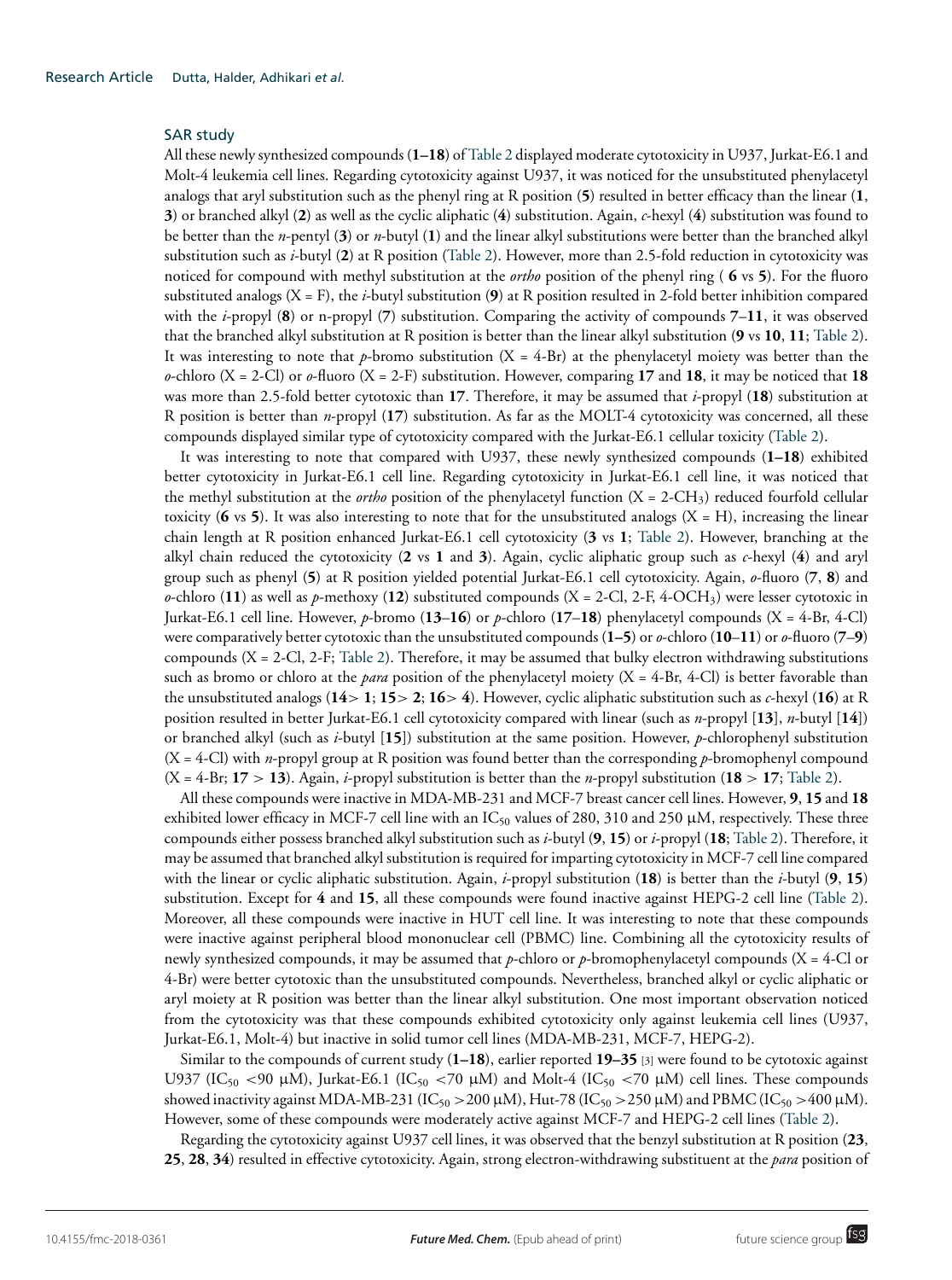the benzyl moiety at R position resulted in more than threefold U937 cytotoxicity (**31** vs **28**; Table 2). Interestingly, long chain linear alkyl substitution such as *n*-hexyl at the R position also yielded potent cytotoxicity (**29**, **32**, **33**, **35**) compared with the smaller linear alkyl such as *n*-propyl (**19**) or branched chain alkyl substitution such as *i*-propyl (**20**) and *i*-butyl (**24**, **26**) at the same position (Table 2). However, more branching at the R position such as *t*-butyl (**21**) yielded potent U937 cytotoxicity. It was also interesting to note that *n*-pentyl substitution at R position (**27**, **30**) resulted in poor cytotoxicity. Again, 2,4-dichloro substitution (**33**, **34**) at X position was better favorable than the 2-chloro (**25**–**27**), 4-methoxy (**23**–**24**) or 4-bromo (**28**–**30**) substitutions at the same position. Naphthyl group (**35**) also produced effective U937 cytotoxicity (Table 2). Therefore, it may be postulated that six methylene units or higher branching at the alkyl moiety at R position as well as bulky aryl groups or bulky electron-withdrawing functions at the aryl moiety should be required for imparting higher U937 cytotoxicity.

A similar phenomenon was observed for these compounds for their cytotoxicity against Jurkat-E6.1 and Molt-4 cell lines. However, these compounds were better cytotoxic against both these Jurkat-E6.1 and Molt-4 cell lines compared with U937. For both these cell lines, benzyl (**25**, **28**, **34**) or higher linear alkyl such as *n*-pentyl (**27**, **30**) and *n*-hexyl (**29**, **32**, **33**, **35**) as well as branched alkyl substitution such as *i*-butyl (**24**, **26**) and *t*-butyl (**21**) substitution at R position yielded potential cytotoxicity. However, *p*-nitrobenzyl substitution resulted in the maximum cytototoxicity against these cell lines (Table 2).

Therefore, combining the cytotoxicities of compounds of current study (**1–18**) and the earlier reported compounds [3], it may be postulated that higher linear alkyl function (more than *n*-pentyl) or higher branched alkyl (such as *i*-butyl or *t*-butyl) as well as bulkyl aryl (such as benzyl) or electron-withdrawing bulky aryl group (such as *p*-nitrobenzyl) at R position should be important factors for imparting higher cellular toxicity.

#### Binding mode interaction studies

Due to the promising cytotoxicity, **18** (the highest active newly synthesized compound) was docked into the active sites of four zinc-dependent metalloenzymes (namely MMP-2, MMP-9, HDAC8 and APN) by Maestro software of Schrodinger Inc. (MA, USA) [39,40] to know the probable enzyme-ligand binding interactions. Molecular docking studies of **31** (the highest active earlier reported compound) with MMP-2 and HDAC8 were already reported earlier [3]. Nevertheless, **31** was also docked into the active site of MMP-9 and APN. Both of these compounds perfectly docked into the active site of all these metalloenzymes. Figure 5A & B depicts the docking interactions of **18** with the MMP-2 (PDB: 1HOV) active site.

As the carboxylic acid moiety is a metal chelating group, **18** was found to form a salt bridge interaction with catalytic  $\rm Zn^{2+}$  ion of MMP-2 (PDB: 1HOV). It was noticed that the carbonyl oxygen atom associated with the *i*-propylamido moiety accepts hydrogen bonds from the amino acid residues Leu83 and Ala84. The flexibility of aminoacetyl moiety associated with the chiral carbon atom directed the *p*-chlorophenyl group towards the S2´ pocket instead of hydrophobic S1´ pocket. However, the *i*-propyl group was lying closely at the S1´ pocket formed by the amino acid residues namely His120, Tyr142, Ala139, Ile141, val117 and His85. The docking interactions of the 4-chlorophenylacetyl analog  $(X = 4$ -Cl) were in close agreement with the earlier docking observations [3,38,40]. Apart from strong chelation with the catalytic  $Zn^{2+}$  ion by carboxylic acid moiety, 31 also exhibited a hydrogen bonding interaction with Leu83 through the carbonyl group adjacent to the *p*-nitrobenzylamino moiety. Moreover, the amido group adjacent to the *p*-bromophenylactyl moiety formed another hydrogen bonding interaction with Gly81 [3].

Regarding the HDAC8-**18** binding interactions, it was observed (Figure 5C & D) that the phenyl group formed a π–π stacking interaction with the hydrophobic amino acid residue Trp141 at the HDAC8 enzyme active site (PDB: 1VKG). The hydroxyl group of the carboxylic acid moiety chelates strongly to the catalytic  $Zn^{2+}$  ion (Figure 5C & D). The catalytic  $\text{Zn}^{2+}$  ion formed an additional salt-bridge interaction with the carbonyl group adjacent to the *i*-propylamido moiety. The carbonyl function of the carboxylic acid group accepts a hydrogen bond from the polar amino acid residue His142 at the enzyme active site. The ligand docking interaction with HDAC8 enzyme was in close agreement with the earlier observation [3]. The docking interaction between the HDAC8 and **31** suggested that the phenyl ring of **31** formed a π–π stacking interaction with Trp141 [3].

Both **18** and **31** were also docked into the active site of MMP-9 enzyme (PDB: 2OW1; Figure 6).

The docking study revealed that the carboxylic acid group of **18** had a salt bridge interaction with the catalytic  $Zn^{2+}$  ion (Figure 6). Interestingly, it was observed that the *p*-chlorophenyl moiety inserted towards the S1' pocket lined by the amino acid residues Tyr420, Ala417, Arg424, Tyr423, Leu397, Leu418, His401 and Val398. The phenyl group was also found to form a π-π stacking interaction with Tyr423. Nevertheless, the amido group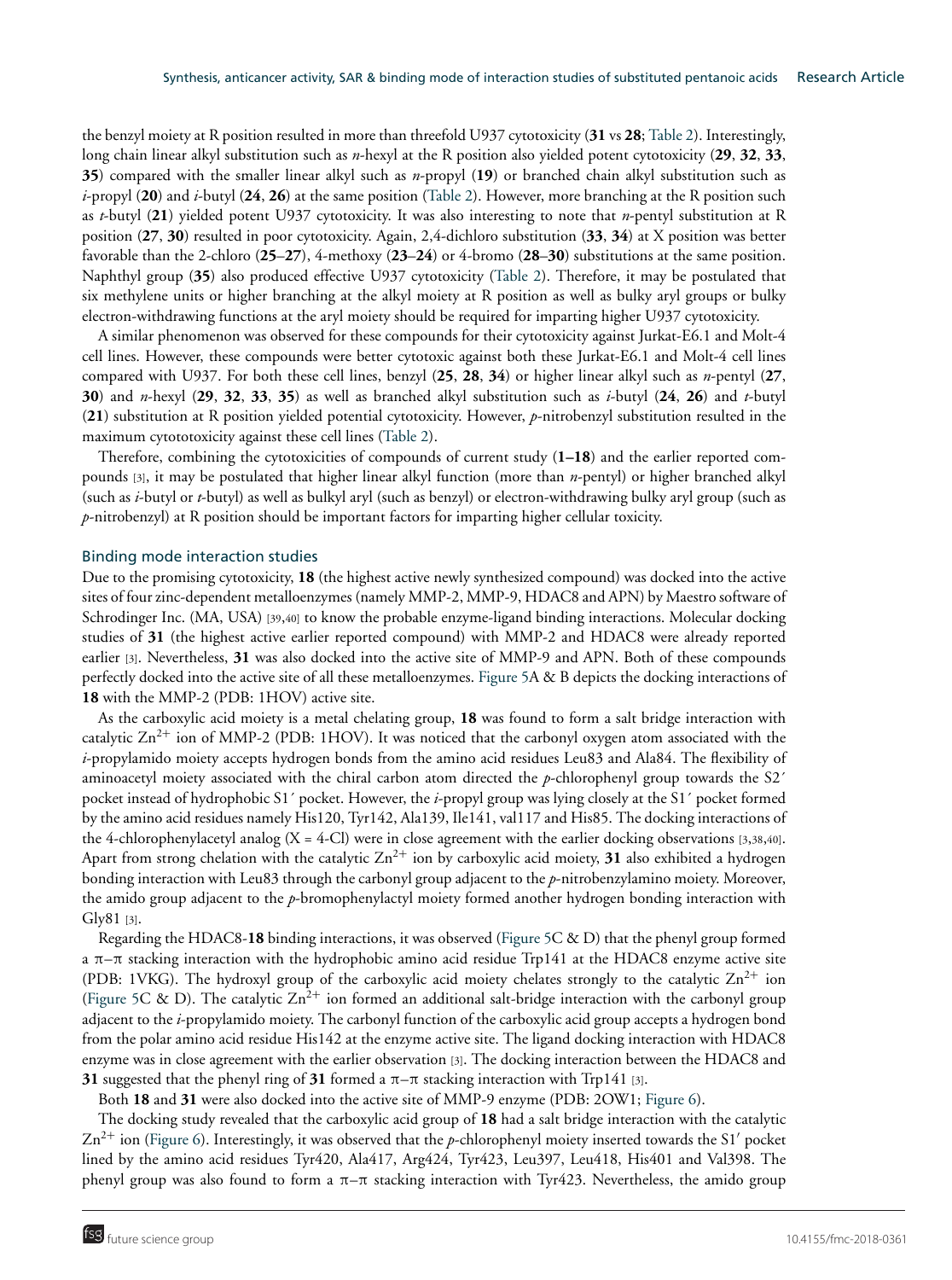

**Figure 5. AnnexinV-FITC**/**PI assay, flow cytometric analysis in Jurkat-E6. (A)** 3D and **(B)** 2D interaction plots the best active **18** with MMP-2 enzyme (PDB: 1HOV). Zn2<sup>+</sup> is shown as cyan ball in the 3D interaction plot. **(C)** 3D and **(D)** 2D interaction plots the best active **18** with HDAC8 enzyme (PDB: 1VKG).  $Zn^{2+}$  is shown as green small ball in the 3D interaction plot.

of the isopropylamide moiety was found to act as a hydrogen bond donor with Pro421 whereas the adjacent carbonyl oxygen atom acted as a hydrogen bond acceptor with Leu188. The docking interaction of **31** also showed a π–π stacking interaction with Tyr423 with the *p*-nitrophenyl moiety. The carbonyl function associated with the *p*-bromophenylacetyl moiety of **31** also had a hydrogen bonding interaction with Tyr423. Moreover, the amido function adjacent to the carbonyl group also formed a hydrogen bond interaction with Gly186 (Figure 6).

These compounds (**18** and **31**) were further docked into the APN enzyme active site (PDB: 4FYR). The carboxylic group was found to chelate with the  $Zn^{2+}$  ion in a bidentate fashion to form a four membered-ring system (Figure 7).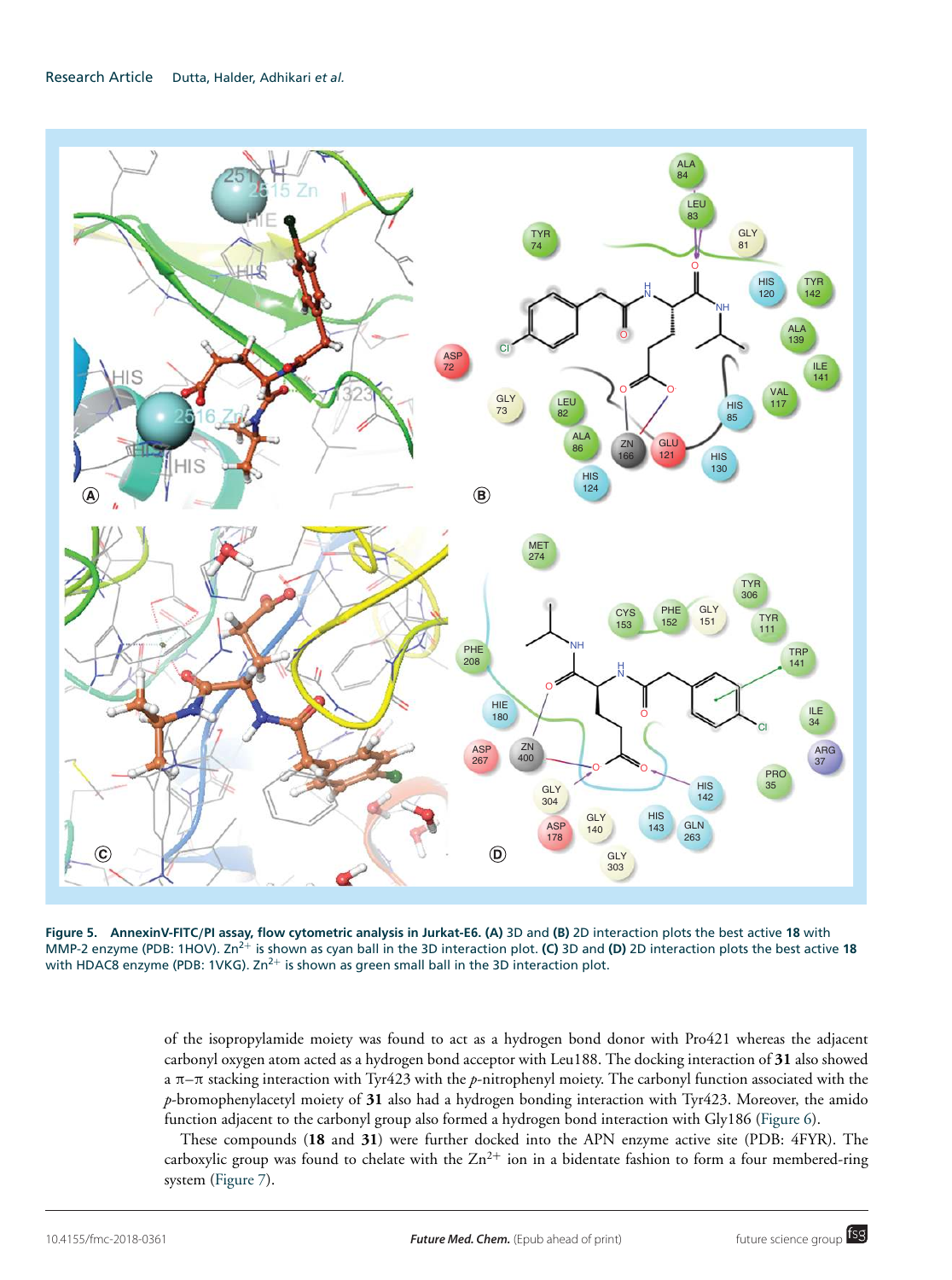

**Figure 6. AnnexinV-FITC**/**PI assay, flow cytometric analysis in Jurkat-E6. (A)** 3D and **(B)** 2D interaction plots of **18** with MMP-9 enzyme. **(C)** 3D and **(D)** 2D interaction plots of 31 with MMP-9 enzyme (PDB: 2OW1). Zn<sup>2+</sup> is shown as cyan ball in the 3D interaction plot.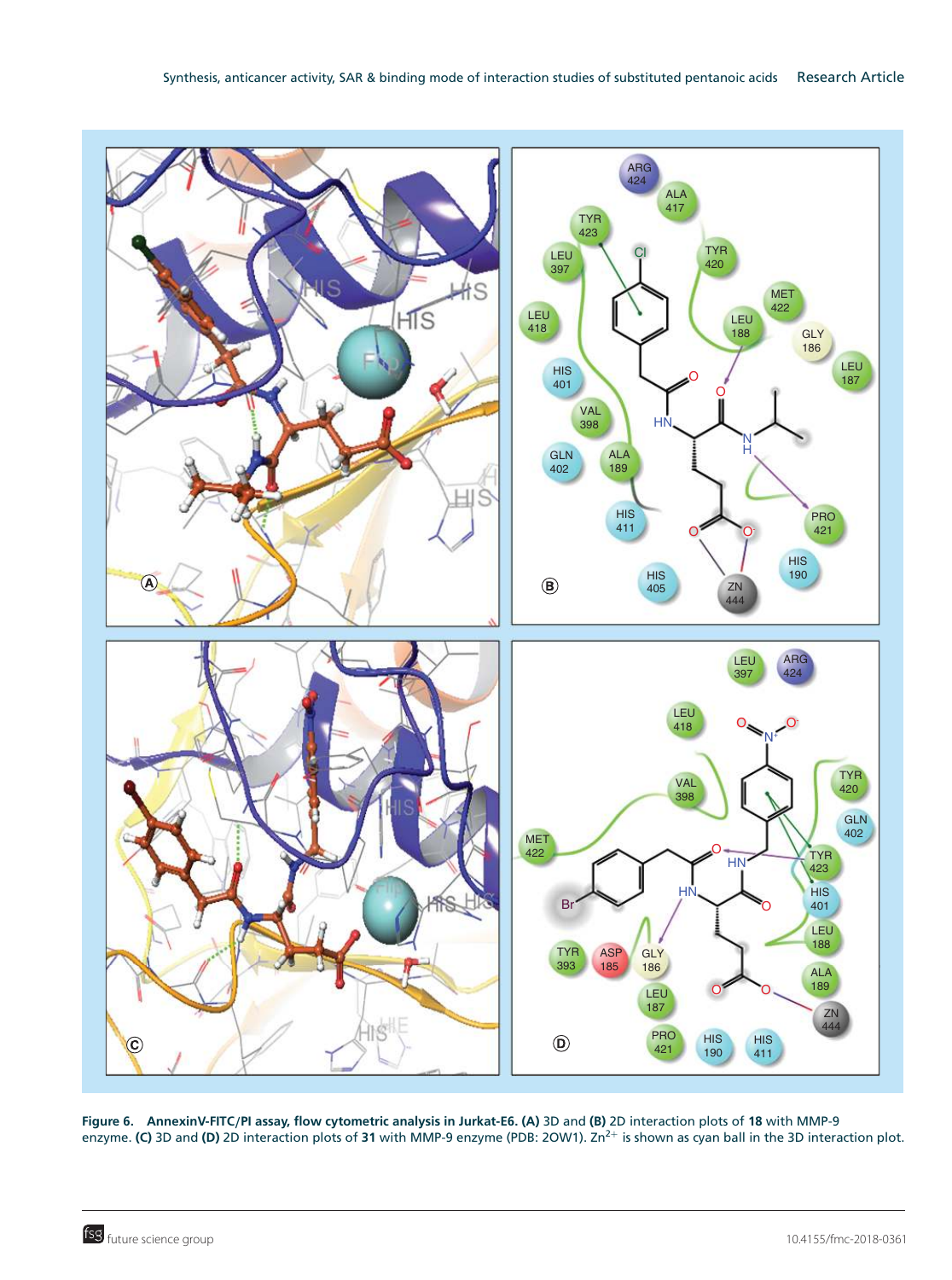

**Figure 7. AnnexinV-FITC**/**PI assay, flow cytometric analysis in Jurkat-E6. (A)** 3D and **(B)** 2D interaction plots of **18** with APN enzyme; **(C)** 3D and **(D)** 2D interaction plots of **31** with APN enzyme (PDB: 4FYR). Zn2<sup>+</sup> is shown as cyan small ball in the 3D interaction plot.

Moreover, the hydroxyl and carbonyl functions of both of these compounds were found to accept hydrogen bonds from amino acids Gln389 and Tyr477, respectively. Again, an additional hydrogen bonding interaction was noticed between the carbonyl group and an essential water molecule at the enzyme active site for **31**. The nitro group of **31** was found to interact with Phe 472.

Therefore, it may be inferred from binding interactions between these metalloenzymes (MMP-2, MMP-9, HDAC8 and APN) with **18,** as well as **31,** that these compounds may exert the anticancer effects through blocking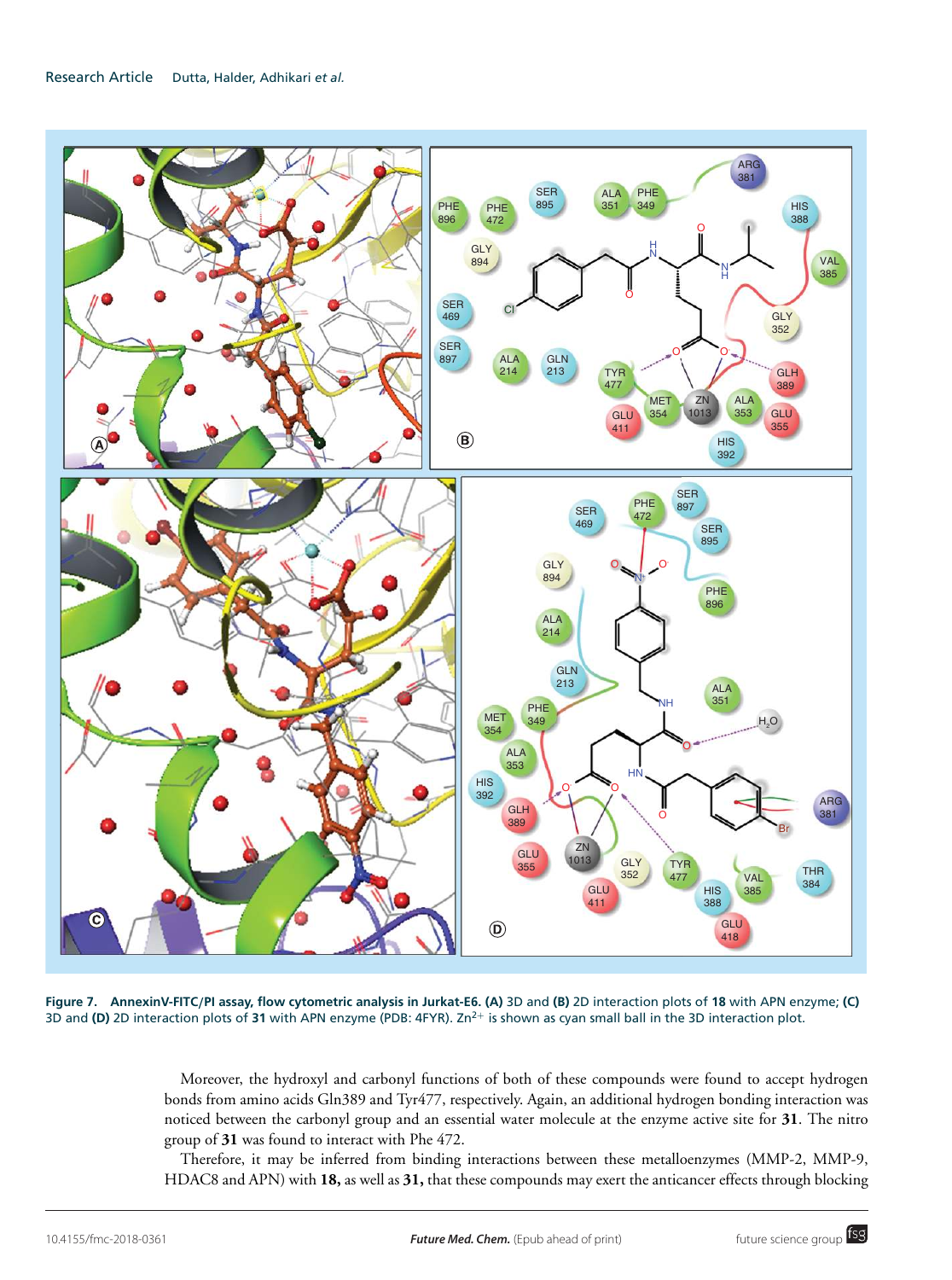their enzymatic effect via down regulating pathways associated with these metalloenzymes. Moreover, it may be validated that such type of derivatives may simultaneously block the action of these metalloenzymes to impart their potential antileukemic efficacy.

#### **Conclusion**

From this current study, it is confirmed that none of these compounds are active against solid tumors (such as MDA-MB-231, MCF-7 and HEPG-2). However, some of them exhibited better efficacy against leukemia cells, specifically T-acute lymphocytic leukemia (Jurkat-E6.1 and MOLT-4). A number of compounds (**3**, **5**, **16–20** and **28**–**33**) showed better cytotoxic efficacy (IC<sup>50</sup> <20 µM) against Jurkat-E6.1 cell line. Again, some of them (**5**, **9**, **16**,**18, 19, 28** and **30–32**) also exhibited higher cytotoxic potential  $(IC_{50} < 20 \mu M)$  against MOLT-4 cell line. **31** exhibited best cytotoxicity against all these leukemia cell lines (IC<sub>50</sub> in U937 = 10.59 µM; IC<sub>50</sub> in Jurkat-E6.1 = 2.77 µM and IC<sub>50</sub> in MOLT-4 = 4.58  $\mu$ M). It was interesting to note that except **31**, all these compounds were found to be moderately effective in U937 cell line. Interestingly, all these compounds were inactive in normal cell line PBMC. As these compounds had efficacy against leukemia cell lines and inactive against solid tumors as well as normal cell, it may be inferred that these compounds may only be targeted to treat leukemia. The best active compound (**31**), having structural similarity with these newly synthesized compounds (**1–18**) reported here, was a potential dual MMP-2 and HDAC8 inhibitor reported earlier [3]. The most effective compound (**18**) among these newly synthesized compounds (**1–18**) of the present series (Table 2) exhibited similar type of ligand-binding interactions with both MMP-2 and HDAC8 compared with **31** as evidenced by the molecular docking observations. Therefore, it may be inferred that these newly synthesized compounds (**1–18**) of this series may act through binding with both MMP-2 and HDAC8. Nevertheless, the docking interactions also suggested that these compounds may also bind to MMP-9 and APN which are validated targets of cancer. Therefore, these pentanoic acid derivatives reported here may act as tetrad metalloenzyme inhibitors targeted to the treatment of cancer. Moreover, **18** and **31** were also found to induce apoptosis effectively (38% at 20 µM and 53% at 5 µM, respectively) in a dose-dependent fashion as suggested by annexin V/PI apoptosis assay in Jurkat-E6.1 cell line. Both of these compounds also reduced the expression of both MMP-2 and HDAC8 effectively. **31** reduced 70% MMP-2 expression and 68% HDAC8 expression as seen in flow cytometry analysis. **31** also produced prominent intensity of fluorescence to bring nick in Jurkat-E6.1 cells suggesting the potentiality to induce apoptosis. **31** also showed cellular arrest in sub-G0 phase as evidenced by cell cycle analysis. The mitochondrial membrane potential assay also suggested that both these compounds exhibited induced apoptotic mechanisms in Jurkat-E6.1 leukemia cells. It is interesting to note that **31** showed unique properties of anti-migratory and anti-invasive effects in NSCLC cell line A549 reported earlier [3] and antileukemic effect in acute lymphoblastic leukemia cell line Jurkat-E6.1.

#### **Future perspective**

It may be postulated that such type of pentanoic acid derivatives may execute their antileukemic activity through simultaneous blocking of these zinc-dependent metalloenzymes. Therefore, this study may unveil a new vista to design newer pentanoic acid derivatives targeted to leukemia via blocking the activity of zinc-dependent metalloenzymes and may act as adjuvent chemotherapeutic agent in NSCLC.

#### Summary points

#### **Substituted pentanoic acids as anticancer agents**

- Substituted pentanoic acids may show promising effect against hemalotogical malignancy.
- These compounds show cytotoxicity against human leukemic cell lines namely Jurkat-E 6.1, U937 and MOLT-4.
- One of these compounds (**31**) showed good antileukemic effects in leukemia as well as can block migration and invasion in non-small-cell lung cancer reported earlier.
- One compound of this series (**31**) induces apoptosis and also exhibits cellular arrest in sub-G0 phase as evidenced by cell cycle analysis with Jurkat-E6.1 cell line.

#### **Metalloenzyme inhibitors as an emerging agent against cancer**

- Molecular docking interaction study supported that these derivatives may effectively bind to metalloenzymes (MMP-2, MMP-9, HDAC8 and APN) to exert their enzyme inhibitory potential.
- This study may provide an aspect of designing newer pentanoic acid derivatives with anticancer profile in future.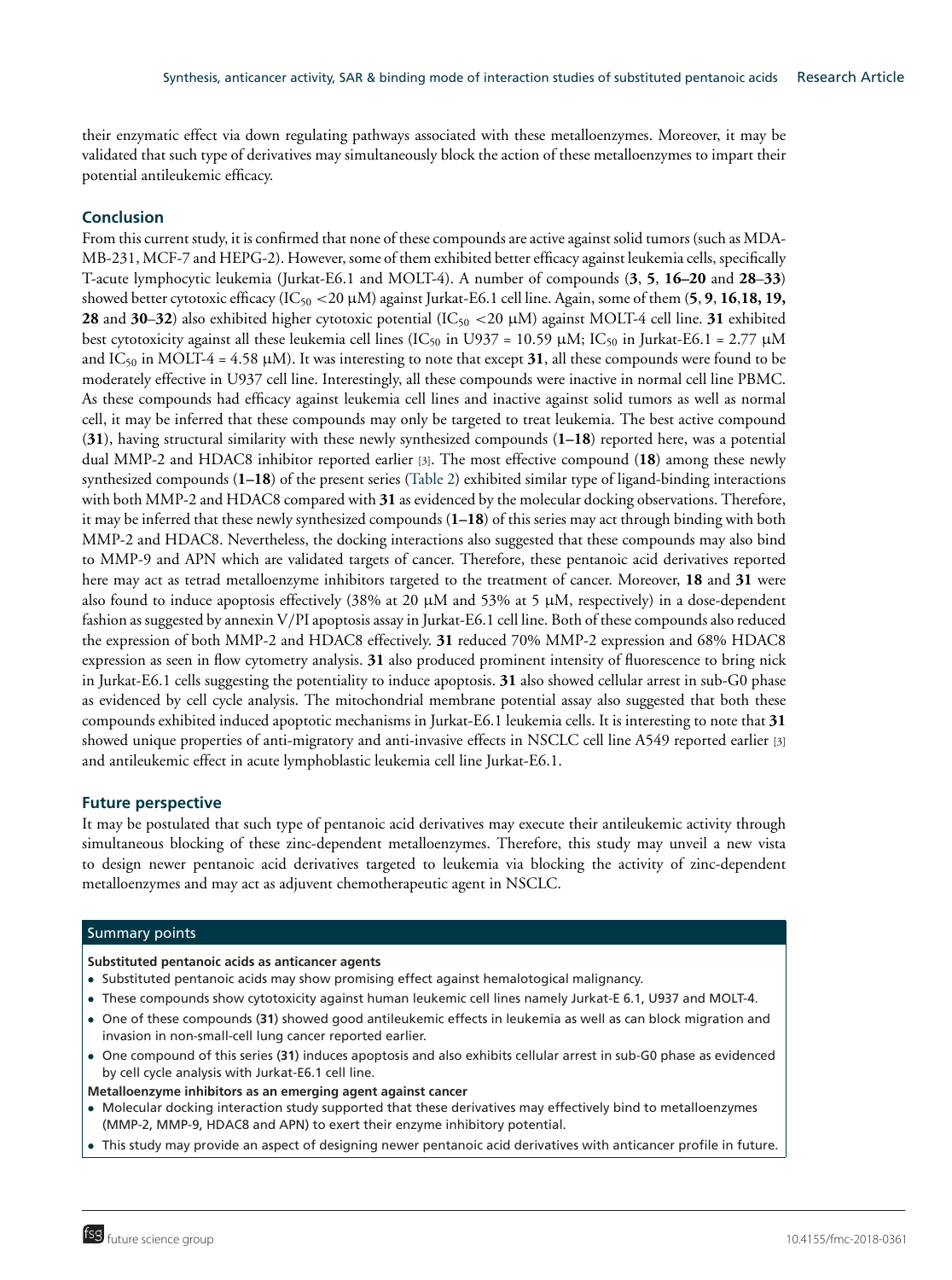#### Financial & competing interest disclosure

S Dutta is thankful to University Grant Commission, New Delhi, India for providing DS Kothari Postdoctoral Fellowship. N Adhikari is thankful to University Grant Commission, New Delhi, India for providing Rajiv Gandhi National Fellowship. SA Amin sincerely acknowledge Jadavpur University, Kolkata for awarding Junior Research Fellowship to work in the Department of Pharmaceutical Technology under State Government Fellowship Scheme of Jadavpur University, Kolkata, India. T Jha is thankful to the Universities with Potential for Excellence program, Phase II of Jadavpur University sanctioned by University Grants Commission, New Delhi, India for funding. Authors are also thankful to the authority of Jadavpur University and University of Calcutta for providing research facilities. The authors have no other relevant affiliations or financial involvement with any organization or entity with a financial interest in or financial conflict with the subject matter or materials discussed in the manuscript apart from those disclosed.

No writing assistance was utilized in the production of this manuscript.

#### Ethical conduct of research

The authors state that they have obtained appropriate institutional review board approval or have followed the principles outlined in the Declaration of Helsinki for all human or animal experimental investigations. In addition, for investigations involving human subjects, informed consent has been obtained from the participants involved.

#### **References**

Papers of special note have been highlighted as: • of considerable interest

- 1. Park SY, Jun JA, Jeong KJ *et al.* Histone deacetylases 1, 6 and 8 are critical for invasion in breast cancer. *Oncol.Rep.* 25(6), 1677–1681 (2011).
- 2. Fabre B, Filipiak K, Zapico JM *et al.* Progress towards water-soluble triazole-based selective MMP-2 inhibitors. *Org. Biomol. Chem.* 11(38), 6623–6641 (2013).
- 3. Halder AK, Mallick S, Shikh D *et al.* Design of dual MMP-2/HDAC8 inhibitors by pharmacophore mapping, molecular docking, synthesis and biological activity. *RSC Adv.* 5(88), 72373–72386 (2015).
- 4. Overall CM, Kleifeld O. Tumour microenvironment opinion: validating matrix metalloproteinases as drug targets and anti-targets for cancer therapy. *Nat. Rev. Cancer* 6(3), 227–239 (2006).
- 5. Adhikari N, Mukherjee A, Saha A *et al.* Arylsulfonamides and selectivity of matrix metalloproteinase-2: an overview. *Eur. J. Med. Chem.* 129, 72–109 (2017).
- 6. Ranogajec I, Jakić-Razumović J, Puzović V et al. Prognostic value of matrix metalloproteinase-2 (MMP-2), matrix metalloproteinase-9 (MMP-9) and aminopeptidase N/CD13 in breast cancer patients. *Med. Oncol.* 29(2), 561–569 (2012).
- 7. Amin SA, Adhikari N, Jha T. Is dual inhibition of metalloenzymes HDAC-8 and MMP-2 a potential pharmacological target to combat hematological malignancies? *Pharmacol. Res.* 122, 8–19 (2017).
- 8. Amin SA, Adhikari N, Jha T. Structure-activity relationships of HDAC8 inhibitors: non-hydroxamates as anticancer agents. *Pharmacol. Res.* 131, 128–142 (2018).
- 9. Mittal K, Ebos J, Rini B. Angiogenesis and the tumor microenvironment: vascular endothelial growth factor and beyond. *Semin. Oncol.* 41(2), 235–251 (2014).
- 10. Amin SA, Adhikari N, Jha T. Structure-activity relationships of hydroxamate-based histone deacetylase-8 inhibitors: reality behind anticancer drug discovery. *Future Med. Chem.* 9(18), 2211–2237 (2017).
- 11. Amin SA, Adhikari N, Jha T. Design of aminopeptidase N inhibitors as anti-cancer agents. *J. Med. Chem.* 61(15), 6468–6490 (2018).
- **An interesting review highlighting anticancer APN inhibitors.**
- 12. Amin SA, Adhikari N, Jha T. Diverse classes of HDAC8 inhibitors: In search of molecular fingerprints that regulate the activity. *Future Med. Chem.* 10(13), 1589–1602 (2018).
- 13. Jha T, Adhikari N, Saha A *et al.* Multiple molecular modelling studies on some derivatives and analogues of glutamic acid as matrix metalloproteinase-2 inhibitors. *SAR QSAR Environ. Res.* 29(1), 43–68 (2018).
- 14. Micelli C, Rastelli G. Histone deacetylases: structural determinants of inhibitor selectivity. *Drug Discov. Today* 20(6), 718–735 (2015).
- 15. Deschamps N, Simões-Pires CA, Carrupt PA et al. How the flexibility of human histone deacetylases influences ligand binding: an overview. *Drug Discov.Today* 20(6), 736–742 (2015).
- 16. Chakrabarti A, Melesina J, Kolbinger FR *et al.* Targeting histone deacetylase 8 as a therapeutic approach to cancer and neurodegenerative diseases. *Future Med. Chem.* 8(13), 1609–1634 (2016).
- 17. Chakrabarti A, Oehme I, Witt O *et al.* HDAC8: a multifaceted target for therapeutic interventions. *Trends Pharmacol. Sci.* 36(7), 481–492 (2015).
- **An important review focusing biological and therapeutic implication of HDAC8.**